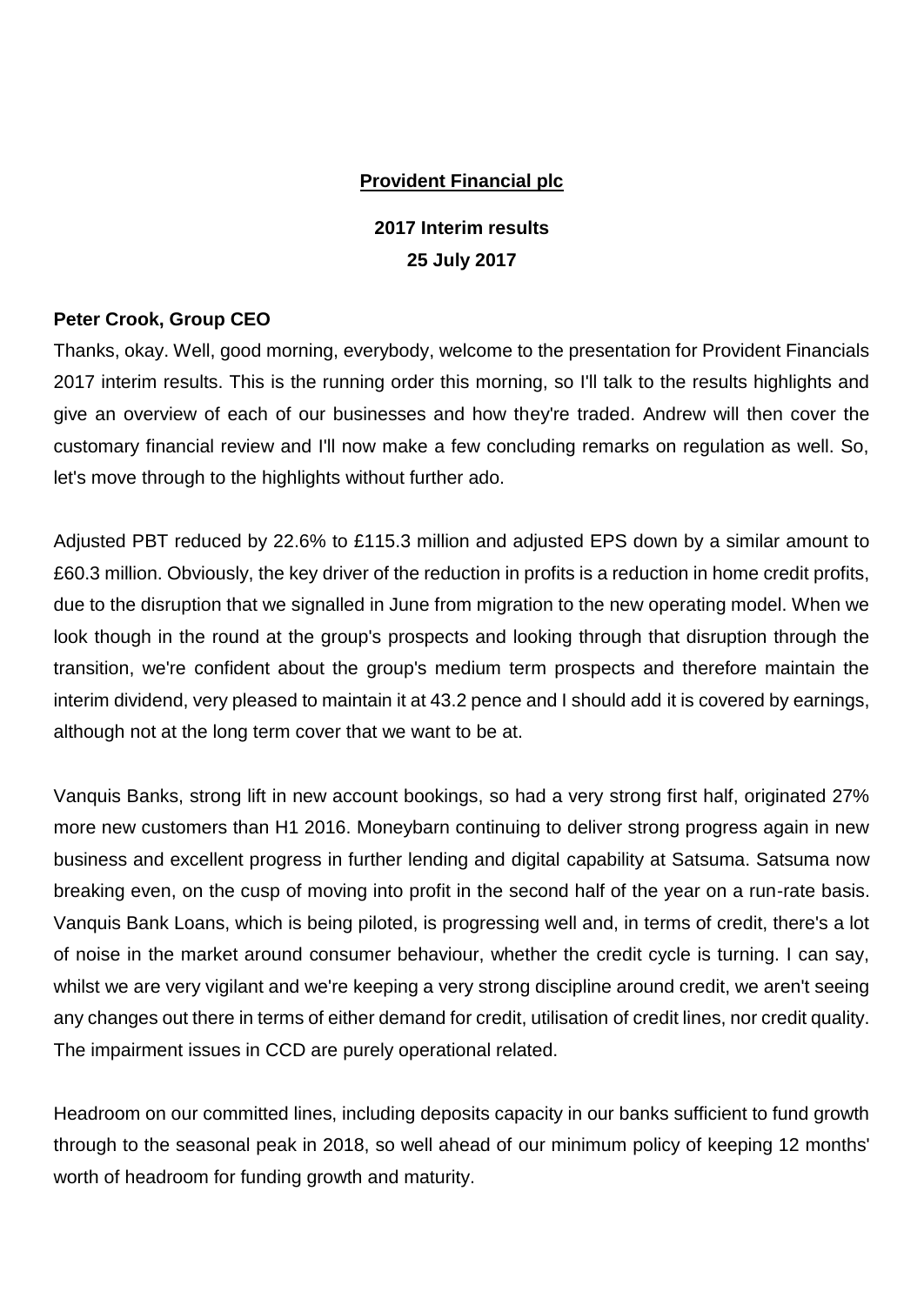Finally, another point to mention, it's not really a highlight of results, but I'd advise you that Mark Stevens, managing director of the CCD business, tendered his resignation after the profits warning that we had on 20th June and in the circumstances, I accepted it, so, Mark has left the business with immediate effect.

So, let's move onto Vanquis Bank. A strong lift in new account bookings is the main message. In terms of the marketplace demand, it continues to be strong. This market is still under-served. You'll all realise it's hard to live a modern life without a credit card, it's hard to travel, it's hard to live a digital life, so we are selling something that people really want and are denied access to, typically, by their own bank if they've got the sort of credit profile that we're focused on or indeed a thin credit file. The competitive landscape is pretty steady, no real change in the level of activity, so I'm very pleased with the 27% increase in new account bookings that we delivered through the first half of the year, which have been done both through enhancing distribution, a lot of the stuff we talked about, at the Capital Markets Day in this room in April, along with the development of Chrome and Chrome is now contributing pretty significantly to the new account bookings within Vanquis. And, these are all absent of any large partnerships with other lending institutions, brokers, providers of retail finance, we continue to work on those. They're making a small contribution today, but clearly landing a large one would make a material shift further upwards in the level of account bookings.

The UK labour market is stable, so through 2016 we've enjoyed some benefit from falling delinquency, given the employment market, people in work at all-time high, unemployment reasonably steady. I must say impairments in Vanquis have improved by about 60 basis points, if you look at the rate of impairment to receivables. So, again, a slight improvement in credit quality and really the main benefits of falling delinquency from the macroenvironment has gone.

Finally, we're obviously investing heavily in this business, not just in new account acquisition, but in infrastructure as well, particularly around customer analytics and value management we expect to drive further volume through and also, the PKU - or the Provident Knowledge Universe - which is a group-wide view of our customers and indeed more widely of the UK consumer that we're developing out of Vanquis.

Few words on the loans pilot, so, we're seeing good demand for longer, larger loans in the marketplace, it's highly underserved post the financial crash and the exit of a number of the institutions who used to write business in this type of size and duration. So, we're still in pilot mode, it's making good progress. Obviously the focus here is on building the tools and the credit scorecards,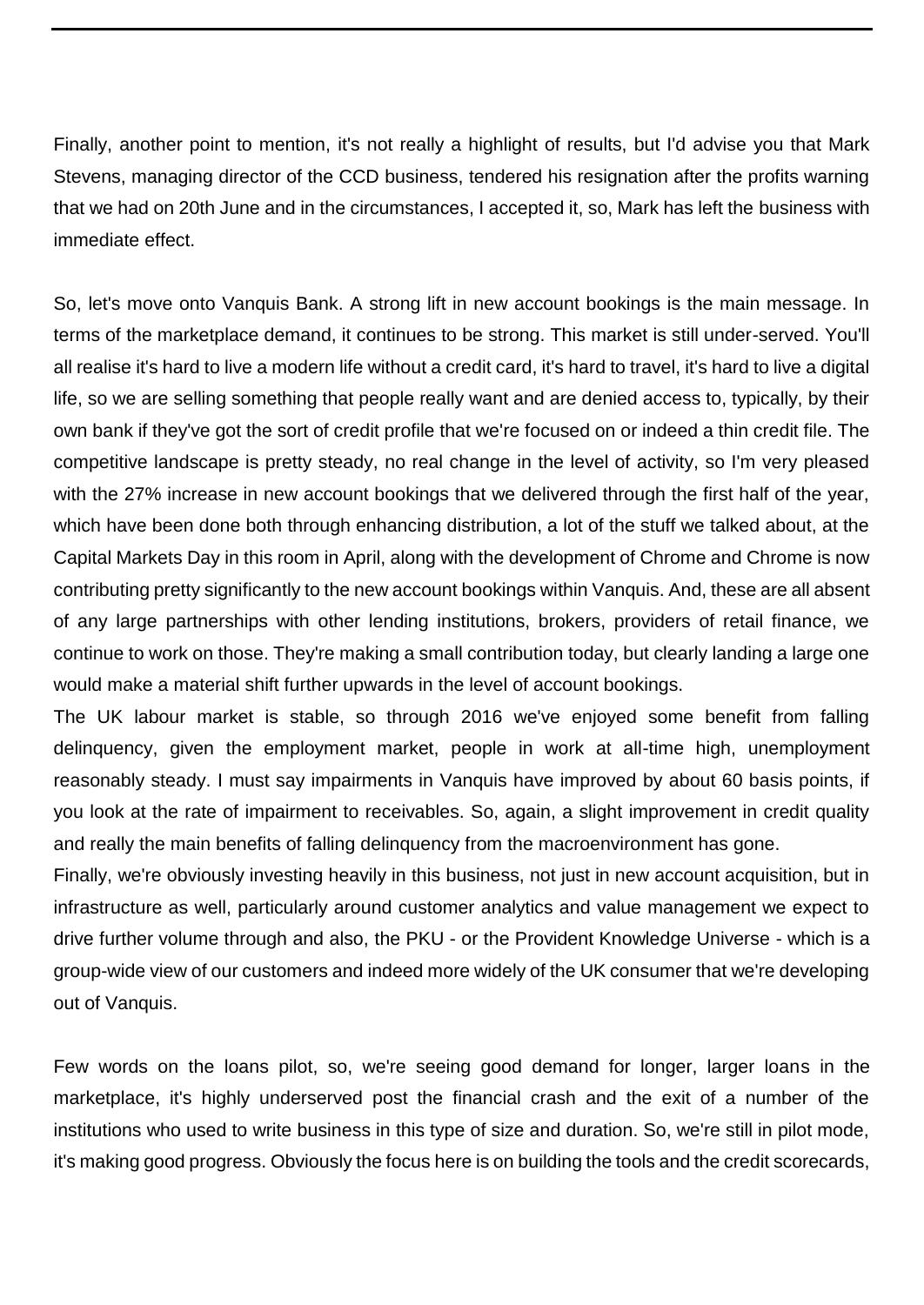so we can then begin to roll out and develop this business, both within our existing established credit card customers and more broadly.

So, let's move onto home credit. Firstly, I thought we should cover the background to the changes in the operating model. So, as you know, we've done a lot of work on this business through 2013 and beyond, deploying handheld technology in the field force, moving to a smaller number of agents serving more customers and removing back office jobs, around 1,000 heads gone overall and, alongside that, developing pretty sophisticated central underwriting and data analytics in common with our other businesses. So, we've been on quite a journey, but, we've seen an opportunity to develop a more efficient and effective business model and also recognise that customer expectations are changing. So, in a world where our business was only open two and a half days a week, typically. It's hard to meet customer expectations who want to be served when they want to be seen, not when it suits the firm to go round and see them. So, we've moved from an agent-centric model, where the work is organised for the convenience of the agent to one where it's much more organised around convenience to our customers.

So, the progress, we went through was a period of workforce consultation, as required by employment legislation, so we've moved through to recruiting two and a half thousand full time customer experience managers to replace the four and a half thousand or so part time, self employed agents. So we now own and manage all aspects of the customer relationship, all centrally directed and controlled. With an employed workforce, you don't need the same spans of control and layers of management overheads.

The field management force has been streamlined from about 800 heads to 400 heads. We've also got 160 dedicated arrears managers in the business, all of whom were typically Development Managers in the previous world. And, obviously, to support all of that, we've deployed further technology, including routing and scheduling software and you can see the timeline along the bottom there.

So, the disruption we saw during transition to the new model, largely down to agent vacancy. So, we had a larger number of agents than we anticipated, around 12% by the end, walking off the case early, versus what we'd assumed, which would be a historical agency vacancy of sort of in the 4%, 5%, 6% type of territory. It's fair to say we've also seen a bit of reduced agent effectiveness across the piece as well. Obviously we've created uncertainty for quite a lot of people, in terms of whether they will be part of the new world or not. So, that's resulted in weaker collections and weaker sales performance than planned and Andrew will take you through the underlying analysis of that shortly.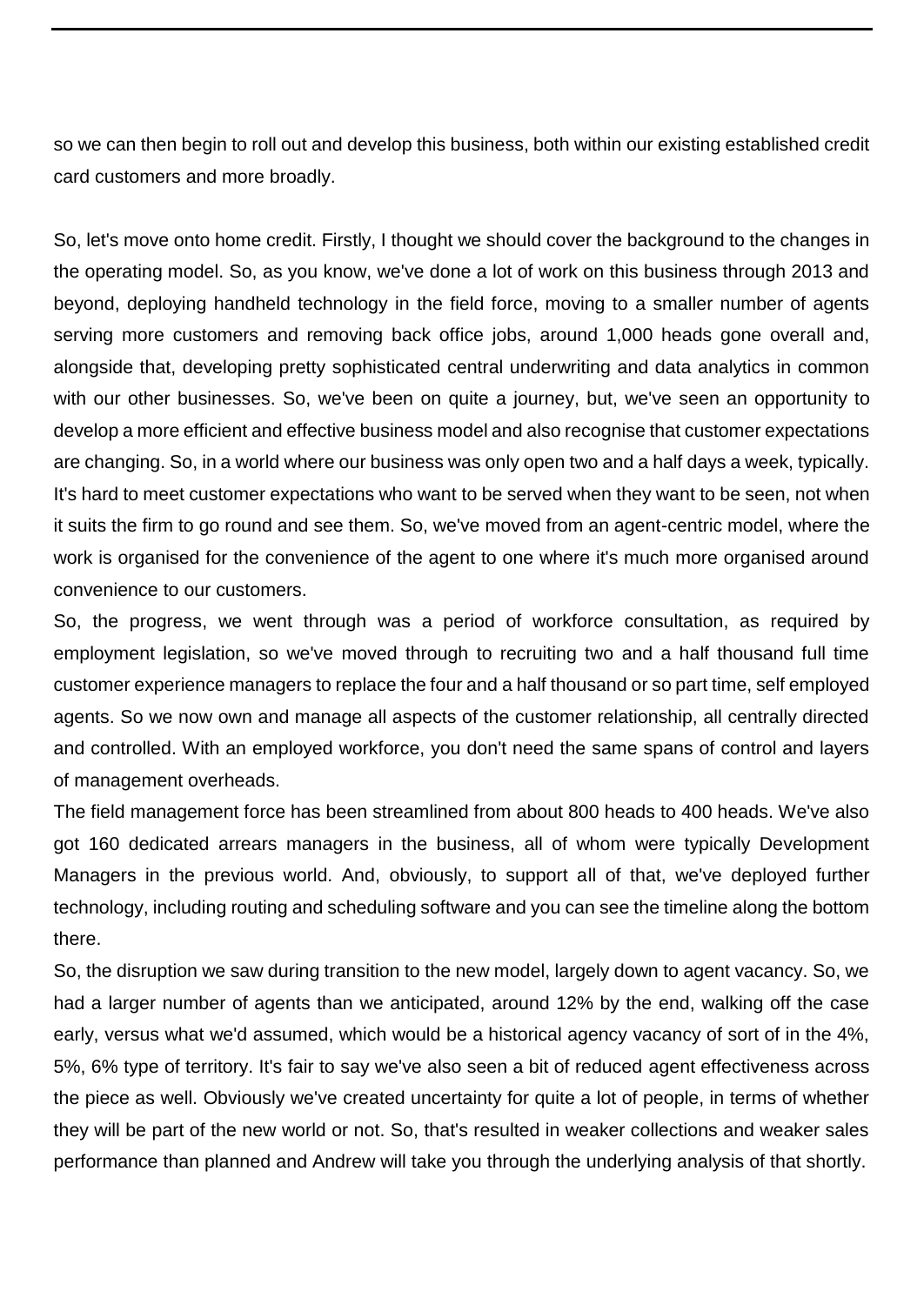We have now cut over to our new operating model, this was launched at the end of the first week in July. The technology has been deployed, the workforce is in place. Now, when we assumed, or when we analysed the shortfall in performance and reforecasted profits for the business of about £60m or so this year, our expectation was that it would take the course of Q3 for this new model to settle down and bed in, before performance normalised. So, we're now two weeks into that new world. What I would say is today we are reiterating and confirming the profit guidance that we gave previously of £60 million. Whilst it's very early days in terms of the new models, there are a few teething troubles, etc. in reaffirming the guidance, you should expect that we are on track to recover through the course of Q3, but obviously there are some key weeks and months ahead.

Finally, just to go back to the strategic rationale for the change in the model. It delivers an enhanced customer experience through owning and managing every aspect of the customer relationship. We're in quite a different place from our old model, where the agent really owned the customers, through to one where the company owns the customers and controls and directs how that entire relationship is managed. We'd expect improved sales conversion. Our business is now open six days a week. If you apply for a loan from us today and you want somebody to come round tomorrow, we can deliver that. We could not in the old world, because most of our agents didn't work on Wednesdays. So, I'd expect better conversion of new customers, better sales, ultimately improved collections and obviously a more cost efficient business than we've run in the the past. I think it's fair to say it does enhance regulatory standards. We have far more control over our workforce than we would have with a self employed workforce and that's important in a distributed environment where you've got people across the country working remotely. And, obviously, there's greater evidence of customer interactions through the voice recording technology that we're putting in place. It's fair to say, once this is all settled down, there are significant further benefits we can drive out of this, I've just flagged a few here. Our customer experience managers can be routed and scheduled to undertake collections of arrears for Satsuma, to undertake customer ID verification one of the main reasons of customers dropping out of the Satsuma application process is because we can't ID them properly at the credit bureau. Obviously with a field force at our disposal, we can send somebody around to their house to ID them, so quite significant wins and, going the other way equally, development of further digital interactions with our home credit customers, leveraging what we've built and learnt so far with Satsuma. At the end of the day, home credit, Satsuma, the Vanquis Loans pilot are all part of creating a continuum of product for non standard customers as they go on a journey to improve their circumstances.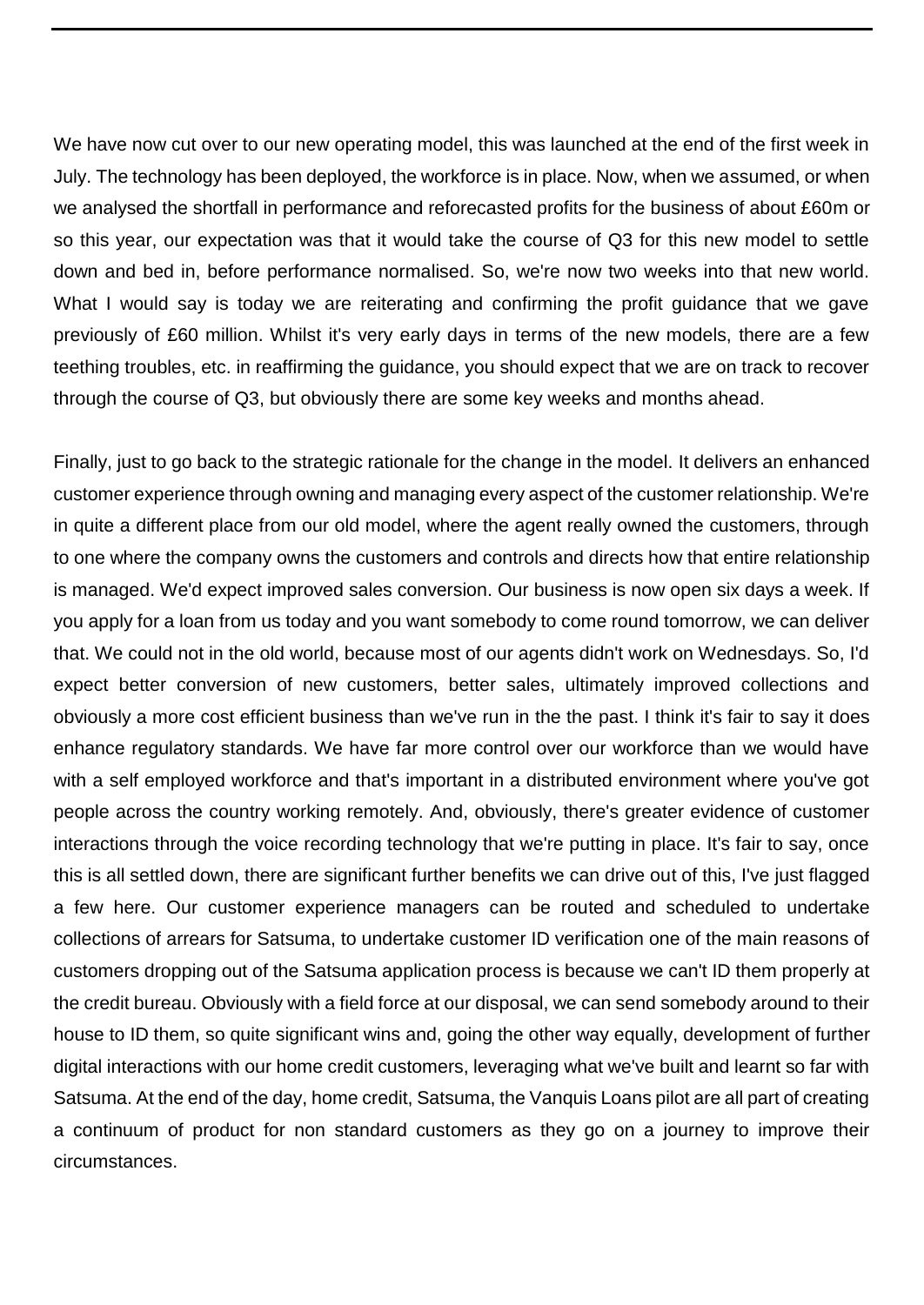So, let's just touch on Satsuma. We've made great progress here, obviously the business is still in its development phase, not yet a material business in terms of receivables or customers, but we have achieved a lot in the first half. In particular, the market remains dislocated, some evidence of market consolidation is happening, as we expect, so Satsuma really well placed from a market perspective. We've got a continued focus on cost effective channels, I think we're acquiring customers at a far lower rate than most of our major competitors. Our monthly product's doing well, it was launched towards the end of 2016. It's now taking the majority of our business. We also deployed a new, channel specific underwriting engine, so we can deploy different scorecards according to which source of business the volume is coming through.

Finally, most recently, we've launched our mobile app, which will further enhance the customer experience. The business broke even in June, it should start to contribute to profits from here on in, obviously on a run rate basis. But, finally, in the second half of the year, one thing to highlight is that we are piloting slightly longer, larger loans in Satsuma to established customers, so, think about these as amounts of over £1,000 and the duration beyond the year, so filling the gap really between where Satsuma's short-term offers are and where the Vanquis Loan pilot sits and, obviously, there are further benefits to come from the new home credit operating model as and when trading in that business has settled down.

Finally, our Moneybarn, we continue to get a strong growth here. Market unchanged, still highly under supplied. The supply of credit remains below sort of pre-crisis levels and demand for second hand cars in the non standard market has been strong. So, that's allowed us to uplift volumes by around 15%. Obviously, speed and quality of service to our brokers and dealers is very important in this business, so we continue to invest in the platform and operational capacity, to make sure we can maintain strong service levels and capture some of that growth that's out there. In particular, we've rebuilt and relaunched the customer facing website, so we're beginning to drive traffic to the Moneybarn website directly from consumers or via online intermediaries and the LCV, light commercial vehicles or white vans, proposition again is developing well. There are quite a few further opportunities to develop product distribution here, in particular through third party relationships, so that's similar to the lines we're pursuing within Vanquis, working with other lenders who don't have the risk appetite that we do.

I guess the final thing to say is there's a lot of noise in the market around car finance, particularly around personal contract purchase products, obviously where lenders are exposed to the residual value of potentially every vehicle because they might all come back. We've never written any PCP and we've no plans to do so. So, in terms of our exposure to the residual value of vehicles, it's only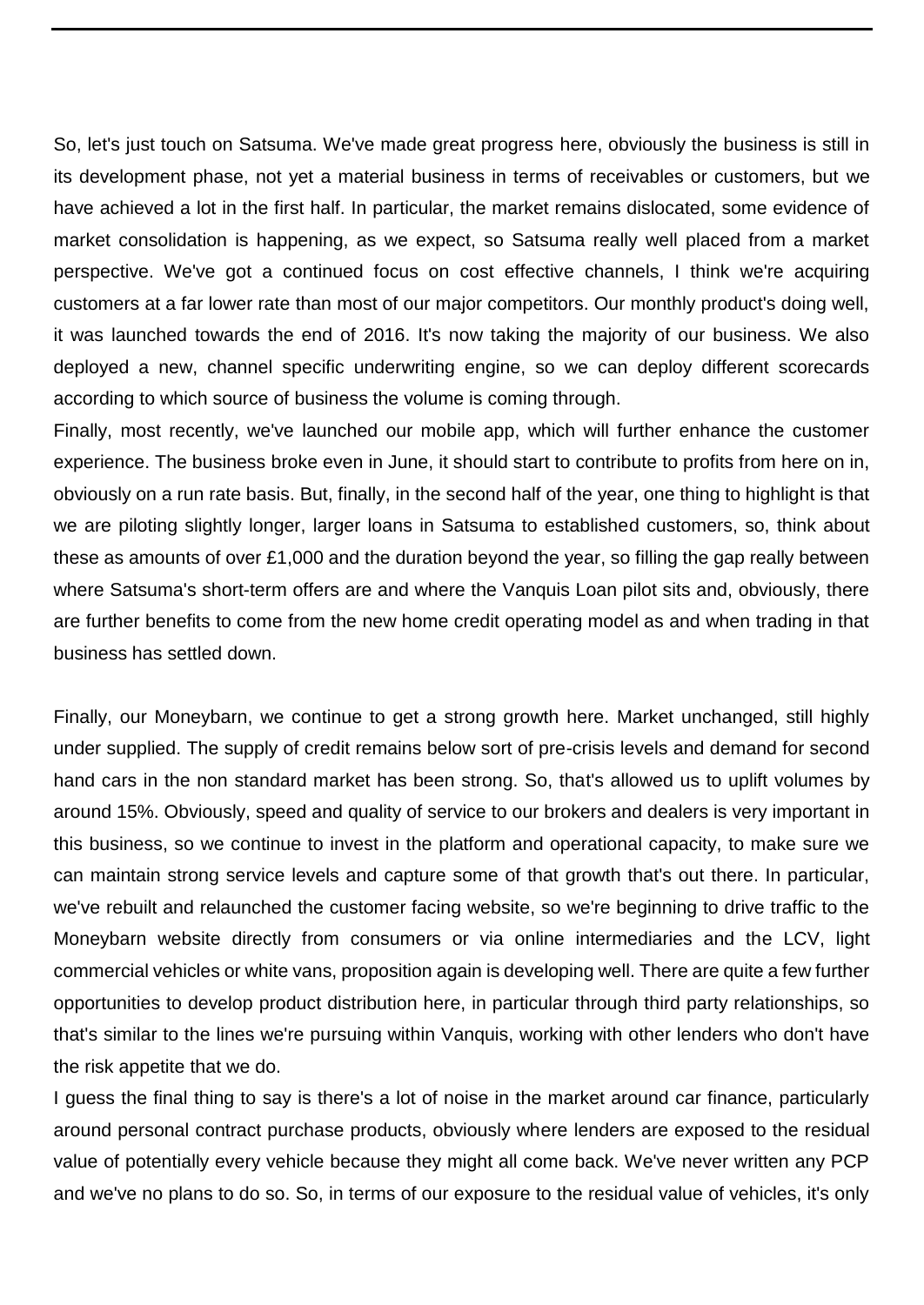to those that come back, which is obviously a small proportion of the total loan book every year and, again, these are used cars, typical ticket £8,000 - £9,000, so they're not the sort of rapidly depreciating asset that a new motor vehicle is, in terms of that profile. So, again, very happy with the credit quality in Moneybarn and we continue to invest to capture the growth that's available.

So, that's all I want to say by way of opening remarks. Andrew will now take you through the financial review.

# **Andrew Fisher, Group CFO**

Thank you, Peter. Good morning, everybody.

So, we've reported a reduction of 22.6% in profit, which reflects the trading disruption from the migration of the home credit business to a new operating model, as Peter explained earlier. Vanquis Bank continues to perform very well. It delivered 27% uplift in new customer bookings, benefiting from the actions put in place last year to develop the credit card proposition and expand distribution. First half profits of just over £100 million are broadly flat on last year, reflecting the cost associated with the step-up in new customer books, additional year on year investment spend and initiatives to augment medium term growth and more modest gains from delinquency compared to last year.

CCD's, adjusted profit before tax in the first half, it was down £37.2 million on the first half of 2016. As we reported with our trading update on the 20th June, this reflects the additional £40 million of impairment caused by agent attrition and reduced effectiveness during the migration to the new operating model.

Satsuma is making very pleasing progress and reduced its start up losses by around £2 million in the first half of the year and it posted its first break even result in the month of June.

Moneybarn again has delivered strong growth in new business volumes and a 24.3% increase in first half profits. So, the group's adjusted profit before tax of £115.3 million was down £33.6 million. The figures here are stated before the amortisation of Moneybarn's acquisition intangibles, they're also stated before the exceptional charge of £21.6 million in respect of redundancy retention and training costs associated with the migration to the new operating model in home credit. This is marginally higher than our original estimate provided at the Capital Markets Day in April, due to the average tenure of employees leaving the business being a little higher than we first estimated.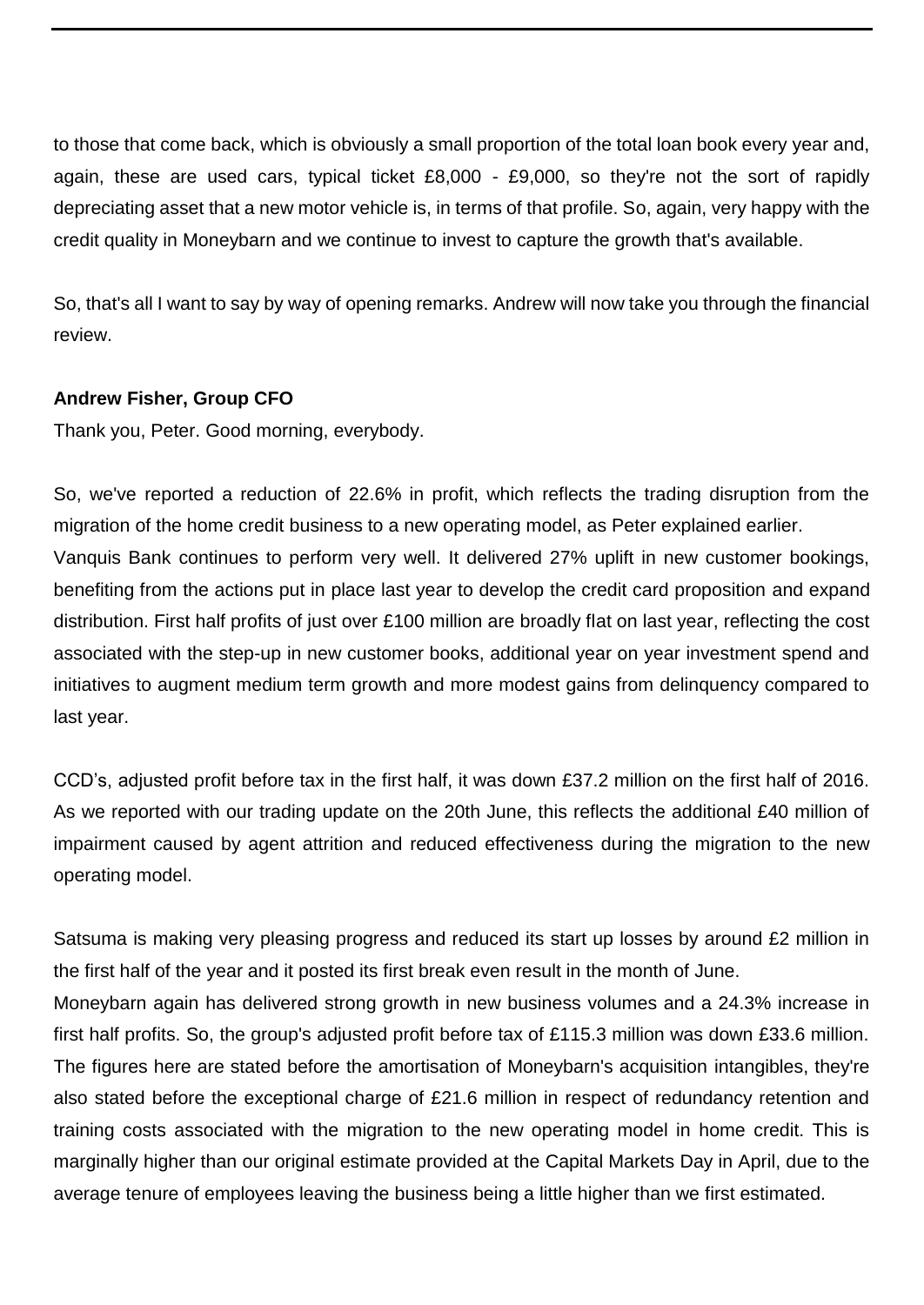The group's annualised ROA, as at June 2017, is 13.1%, down from 15.7% a year earlier. The biggest influence here is clearly the reduction in profits in home credit. In addition, there's been a moderation in Vanquis returns, due to the factors, as I referred to a few moments ago, together with the comparative only including six months of the 8% corporation tax surcharge on banks that was introduced on 1st January 2016.

The interim dividend has been maintained at 43.2 pence, notwithstanding the reduction in group earnings during the first half. In proposing the interim dividend, as Peter mentioned, the board has looked through current trading to the group's medium term growth opportunities.

So turning now to the businesses. Vanquis has made excellent further progress during the first half of the year and delivered a significant step-up in new customer bookings. As a result, customer numbers ended the first half at 1.65m million, or up 13.6%. So, again, on unchanged credit standards. The business has delivered a 27% year on year increase in new account bookings to 234,000 and the business is firmly on track to deliver full year new customer bookings in excess of 450,000, as communicated at the Capital Markets Day on 4th April. The initiatives put in place during the second half of 2016 are proving successful. They include extending the reach of Vanquis within the non standard card market with the launch of the Chrome near-prime credit card. The express check service is also delivering strong volumes through price comparison websites. This service allows customers to check the likelihood of their application being accepted, without leaving a footprint at the credit bureau which might otherwise affect their credit score. The step-up in new customer bookings is being derived from online distribution, with year on year direct mail volumes relatively static.

Turning to receivables, up 15.3% to June 2017, this reflects not only the growth in customer numbers of 13.6%, but also a strong performance from the credit line increase programme to new customers as they establish a sound credit history. Returns from our 'low and grow' approach to extending credit remain consistently strong and are underpinned by an average credit line utilisation of between 65% and 70%.

We've guided to some moderation in the annualised risk adjusted margin and you can see a reduction from 32.4% to 31.4% over the last year. Before looking at this in detail, I'll just remind you of the relative stability of Vanquis Bank's risk adjusted margin through the cycle and two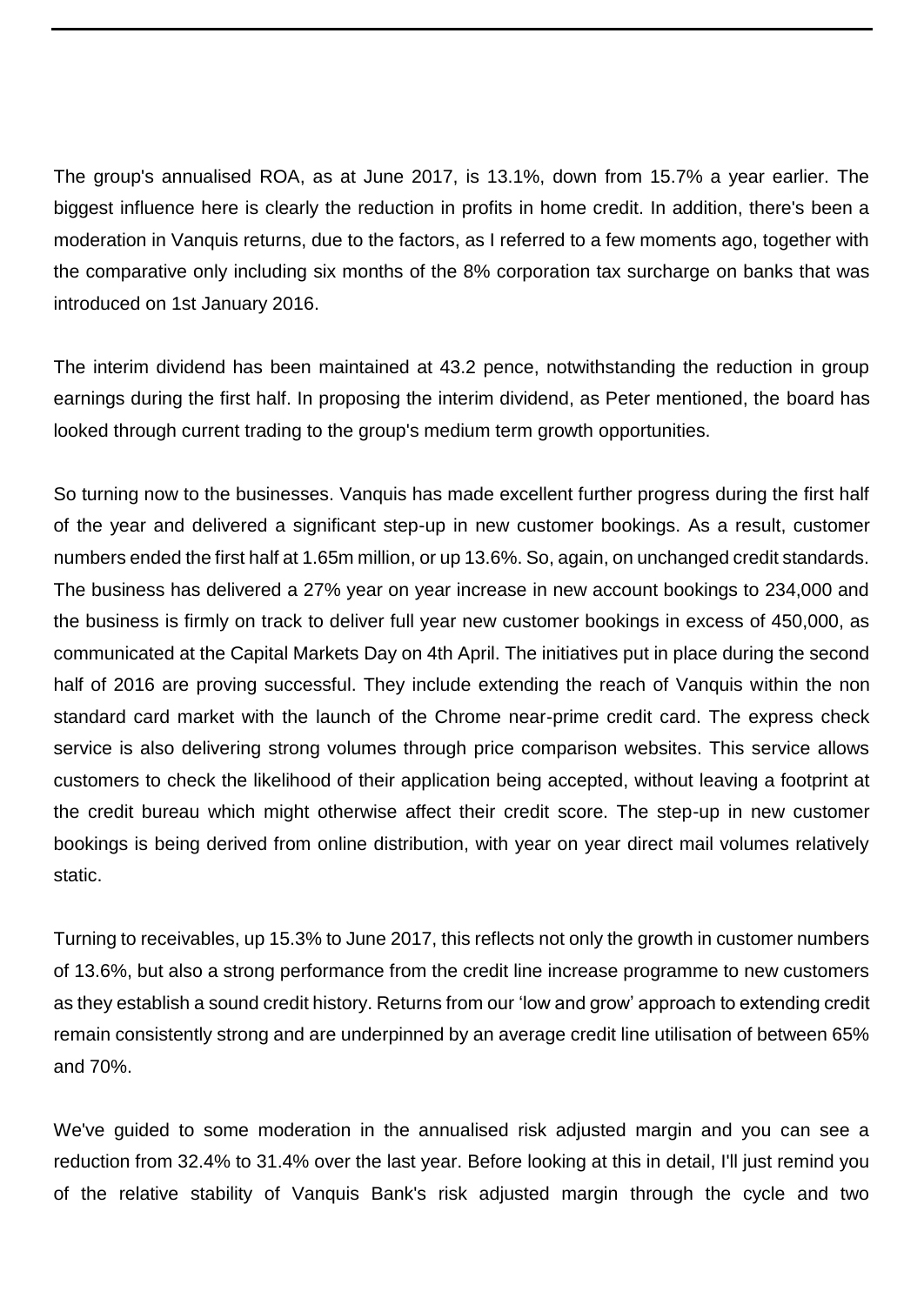characteristics of the model underpin the stability. Firstly, the 'low and grow' strategy, which seeks only to extend further credit to customers who've established a sound track record with us and secondly, maintaining high levels of credit line utilisation, which controls the risk associated with undrawn credit lines, which can crystallise losses in a downturn and that's why we manage utilisation currently to around 65% to 70%. This chart is a reminder that the business delivered a risk adjusted margin of 30% during the downturn, in 2008 - 10. The risk adjusted margin then expanded to a peak of 35%, as the application of consistently tight credit standards and the backdrop of an improving UK employment market showed through. It's also worth observing from the chart that, all other things being equal, the business experiences increased impairments whilst unemployment is rising and once it stops rising, the rate of impairment settles down at the pre-existing level. So, it's not the absolute level of employment that's the main driver, it's the rate of change.

Over the last 12 months then, the annualised risk adjusted margin has moderated by 1%, this is entirely consistent with our internal plans and indeed with the guidance that we provided to those in this room. It reflects a 1.6% reduction in the revenue yield, partly offset by a further 0.6% improvement in delinquency. Taking the revenue yield first, the annualised revenue yield has moderated to 43.9% to June. There's been a reduction in the interest yield from a change in product mix, which is the result of the improvement in the underlying quality of the customer base, as well as the expansion of the product offering into the nearer prime segment of the market through Chrome, which we discussed at the Capital Markets Day. The yield also reflects some further reduction in the penetration of the repayment option plan product within the customer base, which has been a feature of recent years. Whilst the UK employment market has improved over recent years, Vanquis Bank has continued to apply tight credit standards put in place during the downturn of 2008 to 2010. The rate of delinquency progressively reduced to record lows through the first nine months of 2016 and has subsequently shown a more modest rate of improvement. So, whilst the annualised rate of impairment improved by a further 60 basis points versus the prior year, the income statement benefit in the first half of 2017 was some £5m lower than the first half of 2016. I should also point out that a part of the delinquency improvement can be attributed to the slightly better quality mix of business being written, including Chrome that I referred to a few moments ago.

Based on stable delinquency trends, together with the expected growth of Vanquis Bank's presence in the nearer prime segment of the market and some further reduction of the penetration of the ROP product, the risk adjusted margin is expected to moderate towards 30% for 2017 as a whole, wholly in line with the guidance provided with the 2016 results earlier this year.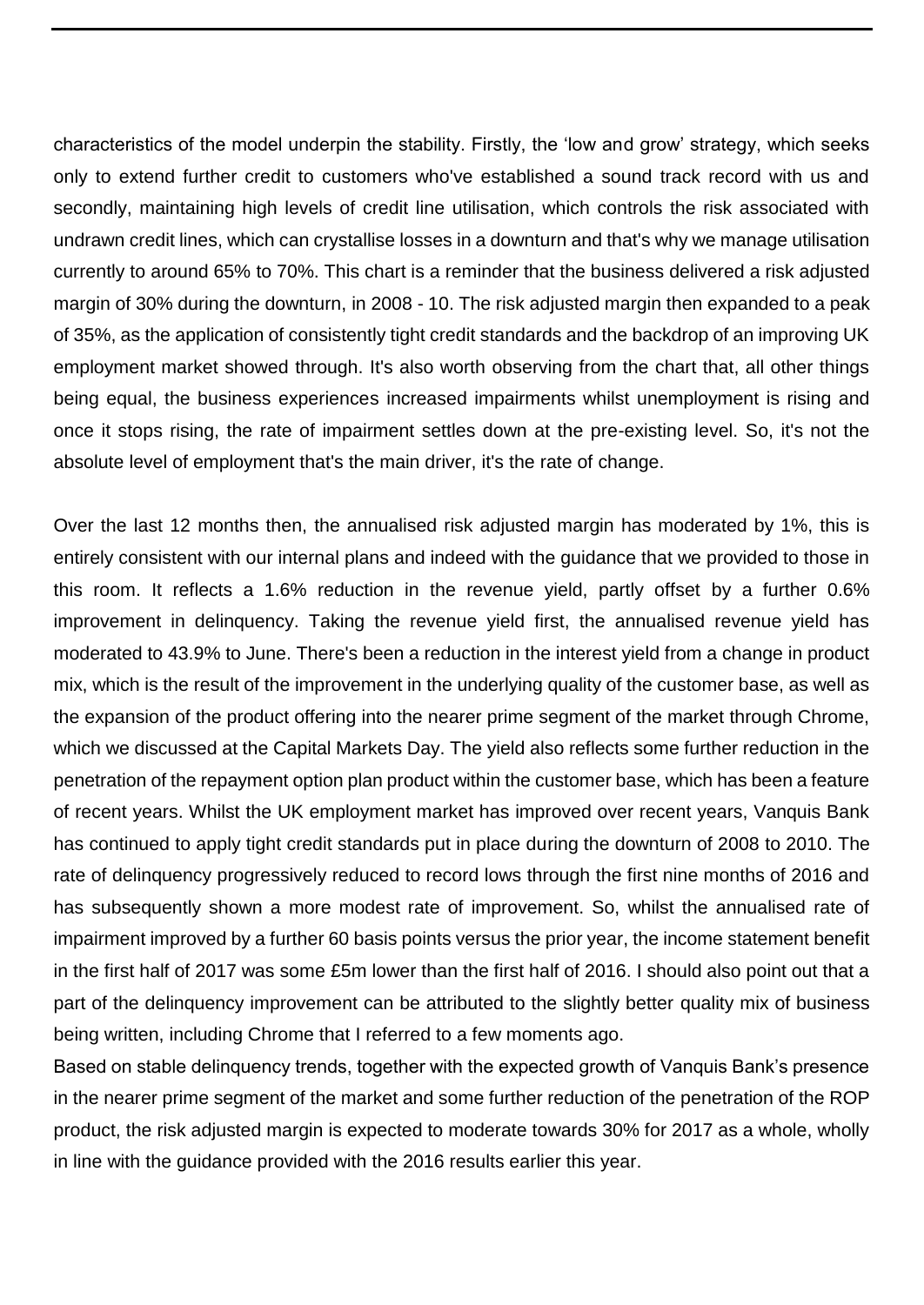Vanquis Banks IFRS7 disclosures are here, consistent with what I've just talked about with an improvement in arrears. 93.6% of accounts fully up to date with their contractual payments, compared with 93.3% a year earlier and, for reference, I've set out the impairment policy that we use at Vanquis, which is realistic and prudent when benchmarked against others.

First half costs increased by 24.2%, higher than the 15.1% growth in average receivables. So, two factors to pull out here. Firstly, there has been an increase in expenditure to support the programme of initiatives to augment the medium term growth of the business, including loans, the launch of the new digital app and the group-wide Provident Knowledge Universe customer database that Peter referred to earlier. Last year, we spent very little in the first half of the year and around an additional £6m in the second half of 2016. In the first half of 2017, we've spent around an additional £10 million and we expect this rate of expenditure to continue into the second half of 2017. Secondly, the cost base in the first half includes about a £4 million increase in acquisition costs, supporting the 27% uplift in new customer volumes. This is a volume driven increase, as the average cost per new booked account has remained stable over the last 12 months.

Interest costs reduced by 6.4%, this is due to a reduction in Vanquis Bank's blended funding rate, after taking account of the cost of holding a liquid asset buffer, from 4.7% in the first half of 2016 to 3.7% in the first half of this year. And that's because a greater proportion of Vanquis Bank's funding is through retail deposits. Retail deposit funding has increased from around 56% of Vanquis Bank's receivables at June 2016 to 72% at June 2017.

And, the bottom line, the annualised ROA has reduced from 14.2% to 12.8%, reflecting the moderation in the annualised risk adjusted margin, together with the investment in growth initiatives. That 14.2% comparative has been adjusted to reflect a full year of the 8% corporation tax surcharge introduced on 1st January 2016.

So, now, turning to CCD, reported an adjusted profit before tax £6.3 million, £37.2 million lower than the first half of last year. This comprises a £40m reduction in home credit profits and a £2 million reduction in start up loss associated with Satsuma.

What I wanted to talk about now is that we reported on 20th June that the home credit business has experienced greater than expected disruption from the migration to the new operating model, with the first half carrying additional impairments of some £40 million versus the £15 million that we guided to.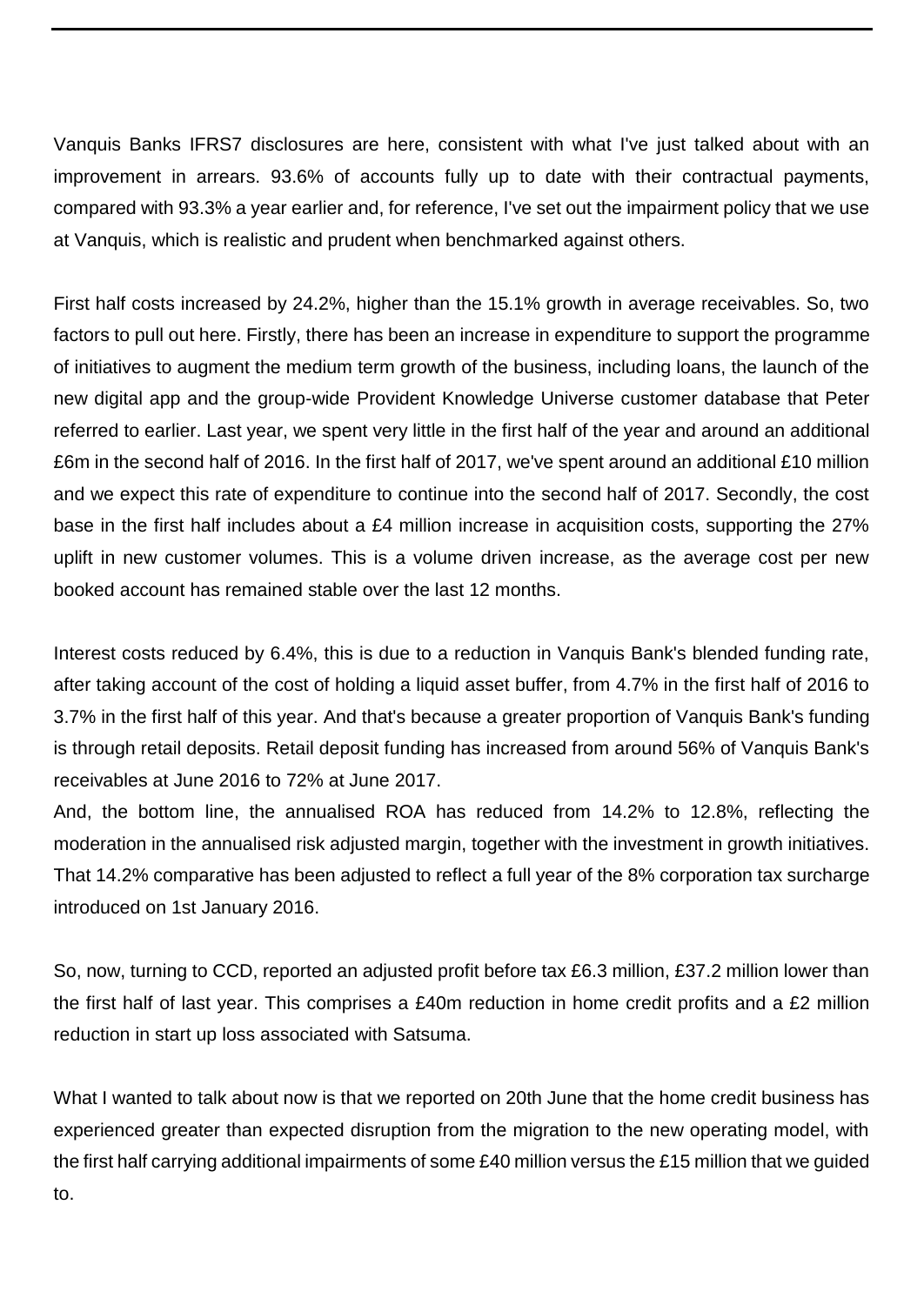So, I'll now share with you some of the analysis that builds on what Peter said. The top chart shows the weekly collections performance, relative to 2016 through the first half. The green line shows separately performance of vacant agencies, with the rest represented by the grey line. The lower chart shows the percentage of vacant agencies over the same 26 weeks. So, there are three dynamics that have combined to produce this adverse outcome. Firstly, the collections performance in vacant agencies being markedly worse than expected. Secondly, the number of vacant agencies is rising to a level significantly higher than expected, peaking at 12% of the estate, compared with an expectation through the transition of up to 8% and a normal run rate in the business of 4%. Thirdly, the relatively protracted period of disengagement and the associated deterioration in performance. So, let me now comment on the underlying causes and why the planning assumptions have proved inaccurate. As you might expect, vacant agencies do exhibit a collections performance that is weaker. Vacant agencies are covered for the necessary period by the development manager responsible for that round, who would typically also call on other agents or deputy agents from the same area to step in and assist. We would also often have taken the opportunity to consolidate the customers from a vacant agency into adjacent rounds, thereby increasing the earning capacity of those agents with the appetite for further hours of work. Through the period of transition to the new model, we absolutely expected a weaker performance from vacant agencies, particularly since we knew that agency consolidation was not available to us through this period. However, the extent of disengagement across the agents and development manager population became greater than we anticipated, which had a knock on impact into the performance of vacant agencies. The period from about week 20, which is around about the middle of May, is the point from which this underperformance became quite stark and you can read this quite clearly from the chart on collections performance. So, why didn't we anticipate a continued deterioration in performance through May and June? The answer is that our plans assumed that as the business exited the period of workforce consultation in April and began to appoint existing development managers and agents into the go forward full time roles, performance, in particular collections, would begin to stabilise. This proved inaccurate and an elevated level of disengagement continued. In addition, some of the measures put in place to help protect performance, in particular retention incentives, proved much less effective than expected. So, now looking at the number of vacant agencies. The planning assumption was for around 8% or double the normal rate and from week 17, which is around about early May, the rate rose to circa 10% and then continued to rise, peaking at 12% at the end of June. The causes of this are the same, namely greater disengagement than planned and retention incentives proving relatively ineffective. An important dynamic to bear in mind when looking at the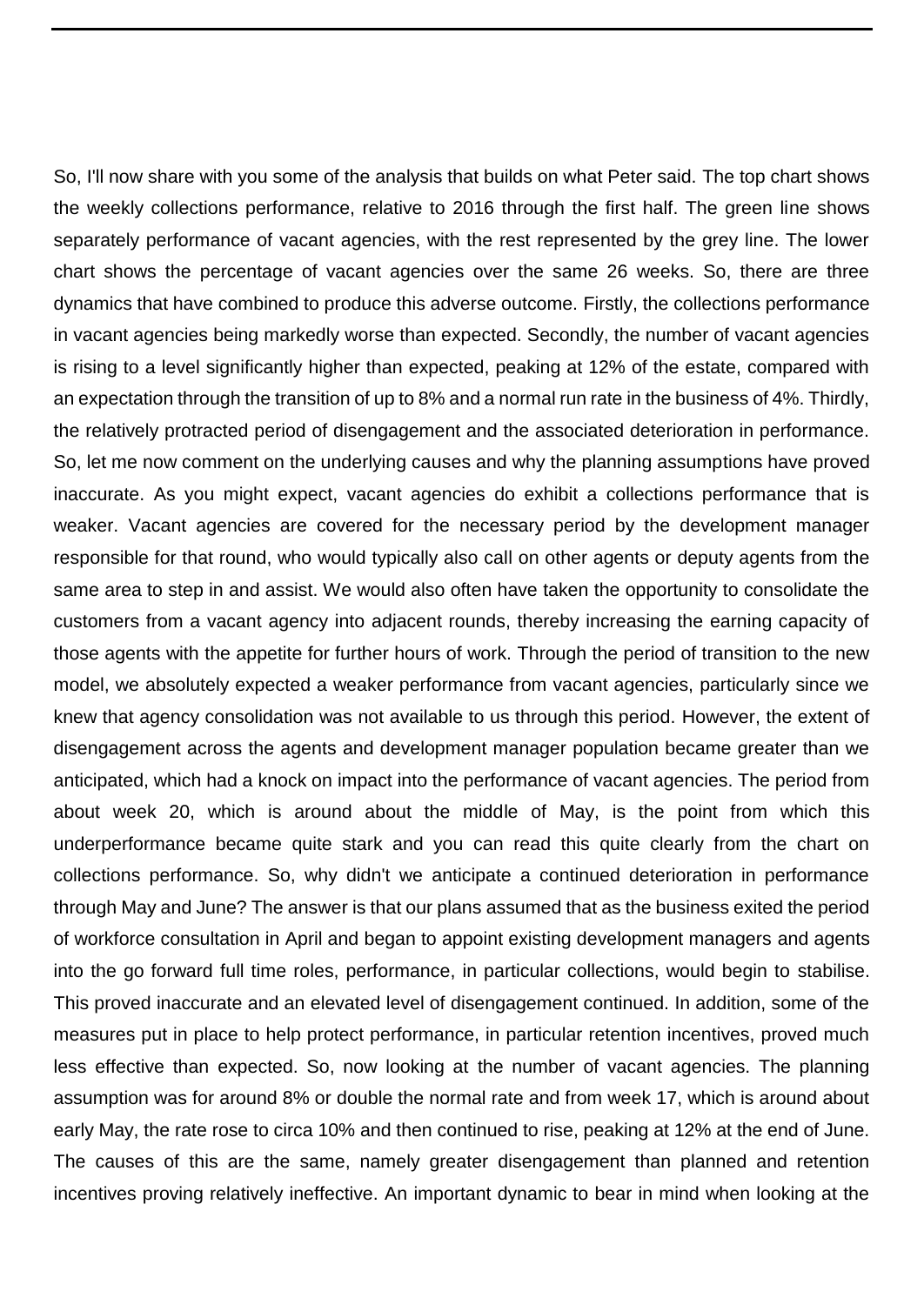financial impact through this period is the home credit impairment policy. As you know, impairment is based on collections on a rolling 12 week basis. The impairment curves used in the calculation are predictive of the probability of default, based on a deterioration in credit quality and were not designed with a period of operational disruption and the associated deterioration in customer service in mind. Those impairment curves reflect a significant uplift in the probability of default as customers move through the mid stage arrears, with full provision if a customer's not performed over the 12 week period. The protracted period of collections underperformance through May and June has therefore had a heavy impact on the impairment charge. In that respect, the financial impact reflected in the first half impairment charge should be prudent, subject to one important caveat, which is that we are successful in normalising collections performance through the third quarter.

I'll now walk through the half year income statement and add comments of what I've just described as necessary.

Customer numbers in CCD have shown a year on year reduction of 8.5% to 801,000. This is after an increase of 38% or 18,000 in Satsuma's customer numbers. This chart shows the progressive reduction since the initial repositioning of the home credit business, which began in September 2013 and concluded in early 2016. The customer base was stable through the second half of 2016 and it's then shown some further reduction through the period of transition to the new business model. This results from weakness in customer retention and the recruitment of new customers, which has been somewhat worse than expected, due to the reduction in effectiveness through the transition period that I've already described. So, home credit customers have shown a year on year reduction of 11%.

Now receivables, CCD period end receivables have reduced by 1.8% to £501 million, with home credit receivables down by 3.7%, or some £18 million. The reduction in receivables results from a 12% or £35m year on year reduction in home credit issued during the first half of 2017. This is a direct result of the reduction in customer numbers, together with the deterioration in sales penetration to the existing customer base, the extent of which goes back to the reduction in effectiveness. We expect sales to show some further softness through the seasonally quiet summer months, as the focus on the field organisation will be on collections. We therefore expect the year on year receivables gap to increase through the third quarter, before it starts to recover through the seasonal peak in trading during the fourth quarter. The rate at which the performance of the business normalises through the third quarter and particular collections is therefore important to sales, because that is the main determinant of the expected reduction in second half profits of £20 million.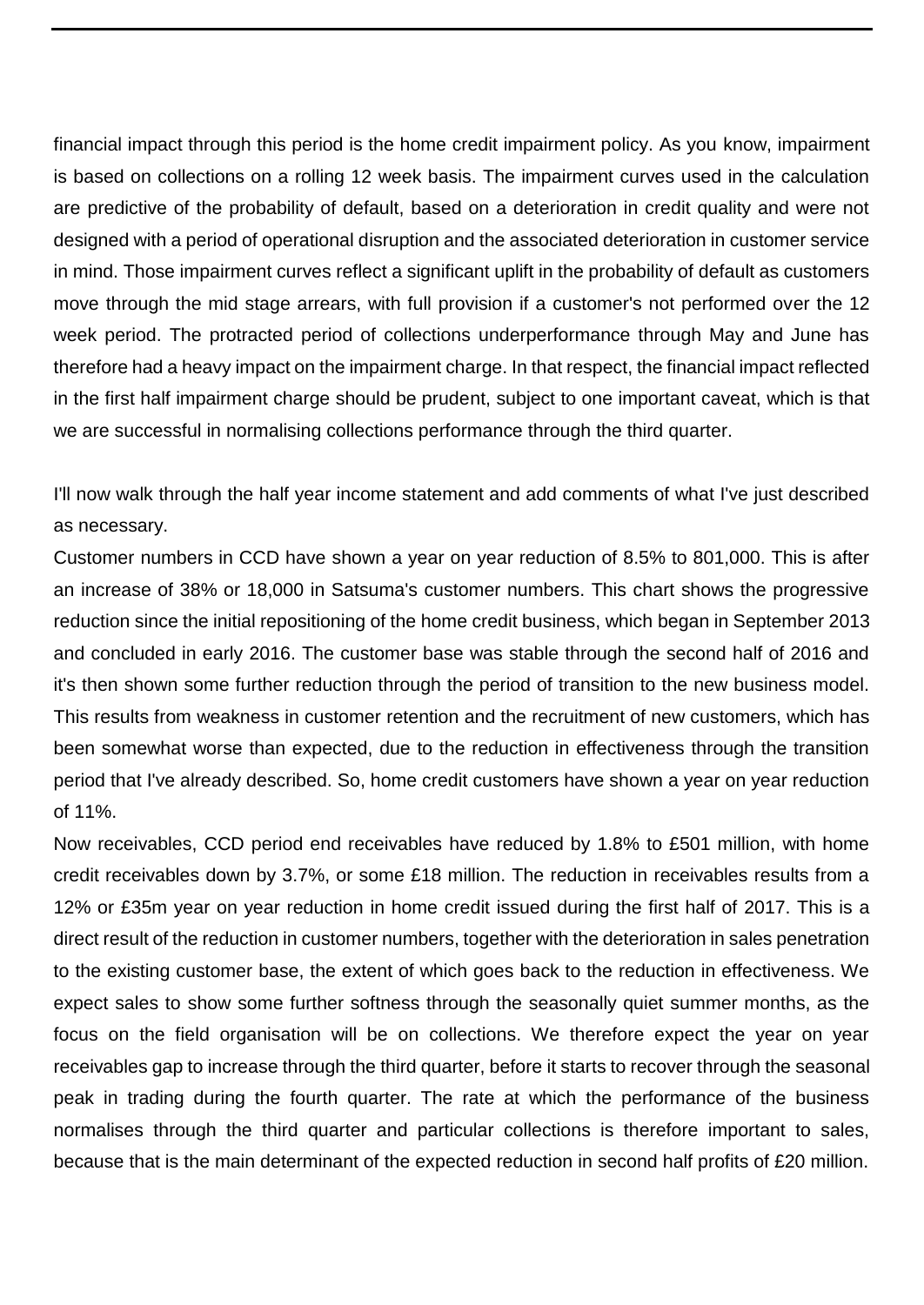CCD's risk adjusted margin was 69%, down from 81% a year earlier. And this chart shows the development of that margin over just over three years. You can see the significant expansion of the margin during the repositioning between 2013 and 2016. Over the last year, that annualised risk adjusted margin has had a reduction of 12.1%. This comprises a 1.5% reduction in the revenue yield, together with a 10.8% increase in the impairment ratio that reflects the collections performance through the transition to the new operating model. The movement in revenue yield reflects the focus through 2016 on serving good quality, existing customers who tend to be eligible for longer term, lower yielding products. An element is also down to lower new customer acquisition through the first half of this year. So, the reduction of 1.6% is purely a mix effect.

This slide shows the arrears profile under IFRS7 and you can see that the disclosures show a deterioration in the arrears profile, with 42.6% of accounts fully up to date with contractual payments, compared with 44.5% at this time last year as a direct result of the adverse collections performance.

Costs in the period were 1.6% or £2m lower than the prior year. The reduction principally reflects a reduction in agent commission costs, due to weaker collections, partly offset by additional investment in central resource, in respect of IT, risk compliance, credit and analytics. We don't expect to see any cost reductions from the new operating model during the second half of the year, as we invest in embedding the model, improving customer service and improving collections performance. Consistent with our guidance at the Capital Markets Day, we expect the new business model to deliver around £15m of annual savings from 2018 onwards, compared with the self employed model.

Interest costs 19.1% lower versus the 3.6% increase in average receivables. This is due to a reduction in the funding rate of the business from 7.1% in the first half of 2016 to 5.6% in the first half of this year, due to the overall reduction in group borrowing costs.

So, onto Moneybarn, so here is Moneybarn. The business has produced another good performance, delivering further strong growth in new business volumes. Customer numbers ended the year at 46,000, up 28% year on year. So, this chart shows the track record since acquisition of the business in August 2014. First half, new business volumes total 13,100 vehicles and showed year on year growth of 15%. Moneybarn's growth in volumes since acquisition reflects development of its product proposition, access to the group's funding lines and continued investment in its best in class customer platform, which most of you heard about in some detail at the Capital Markets Day. These combine to reinforce Moneybarn's primacy with brokers, which reinforces its access to the attractive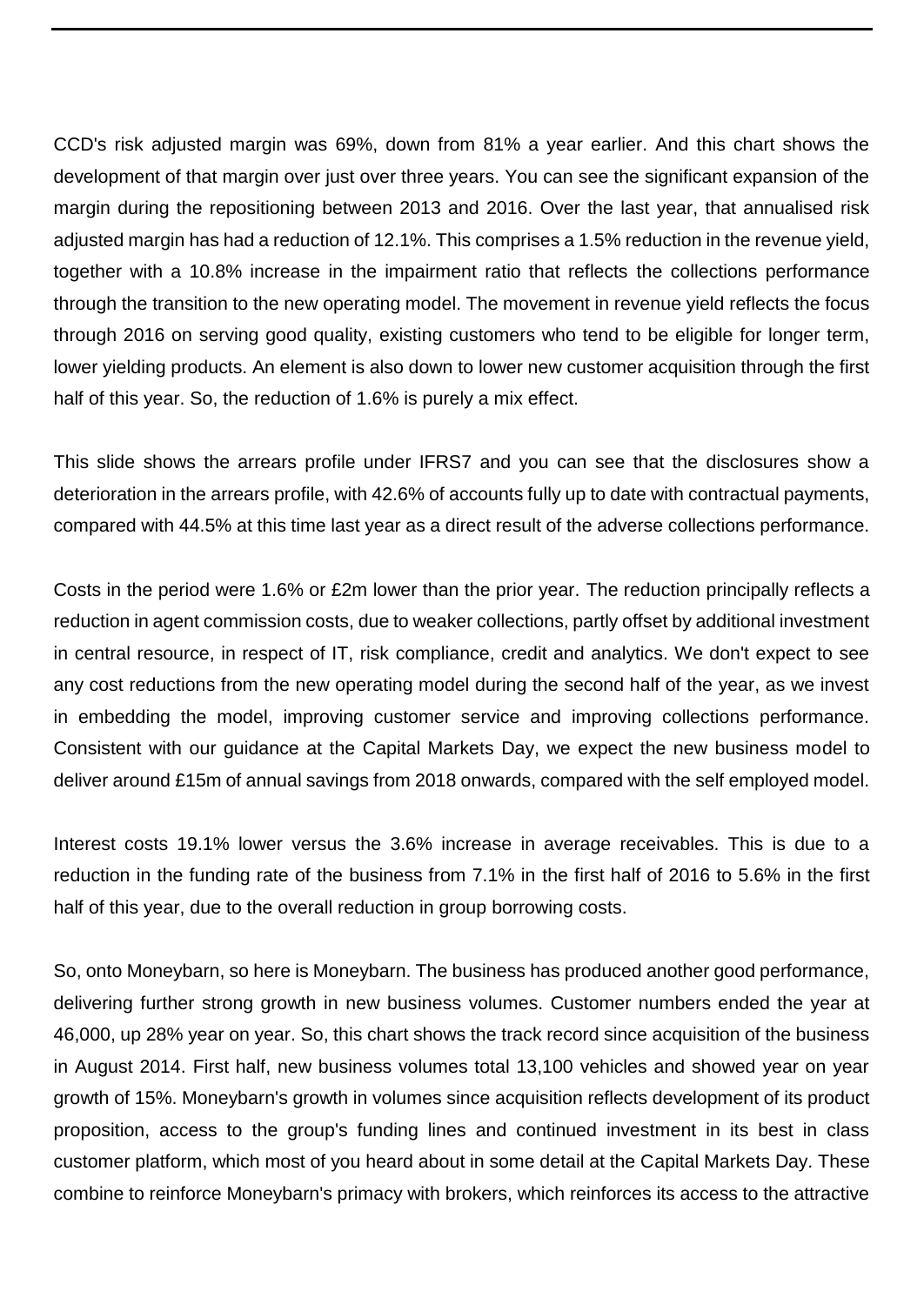market opportunity. The current pipeline at Moneybarn includes working on opportunities to partner with new intermediaries, further developing the digital proposition through the new website launched in the second half of last year and continuing to expand the used light commercial vehicle proposition beyond the existing broker network.

A strong growth in business volumes has resulted in a year on year receivables growth of 30%. Here's a chart showing the growth in receivables since acquisition - clearly very strong. The rate of growth of receivables of 30% over the last 12 months is higher than the 28% increase in customer numbers, due to the cumulative benefit of the rapid growth in new business over the last two years. The receivables book at the end of June was £344 million. As you can see, the business is well on track to deliver its medium term growth targets of a receivables book of between £400m - £500m.

Now, a look at Moneybarn's risk adjusted margin. The annualised revenue yield has increased from 29.6% at June 2016 to 30.8% at June 2017. You might remember that Moneybarn expanded its product proposition following the acquisition by reducing its minimum ticket size from £5,000 to £4,000. This also shows up in a further modest reduction in the average loan size from around £8,200 in the first half of 2016 to around £8,000 this year. The rate of impairment has increased from 5.5% to 7.4% over the last 12 months, leading to an overall reduction in the risk adjusted margin of 70 basis points. Default rates have seen some increase over the last 12 months, which is consistent with the mix of business being written. However, it's also worth pointing out that Moneybarn's peak in defaults is some 9 to 12 months into the contractual relationship with the customer, so the impairment charge reflects the particularly strong growth in the first half of 2016.

The first half has been a period of further investment in the resources necessary to support future growth, customer service and its platform development. There's also been some important senior hires into Shamus Hodgson's team across marketing, HR and IT. The average headcount has increased from 159 in the first half of 2016 to 198 in the first half of this year. This has contributed to a first half cost growth of 25.5% within the rate of growth in receivables and generating some modest operational leverage. Interest costs have shown a growth of 25.4% compared with an average receivables growth of 32.2%. The group's funding rate for Moneybarn hasn't changed and the lower rate of growth in interest costs reflects the retention of profits as the capital base is built towards the group's target gearing ratio of 3.5 times. Moneybarn is a high returns business, as demonstrated by the ROA of 12.8%, which is very modestly down from 12.9% a year ago, due to that modest reduction in the risk adjusted margin resulting from the step-up in new business volumes.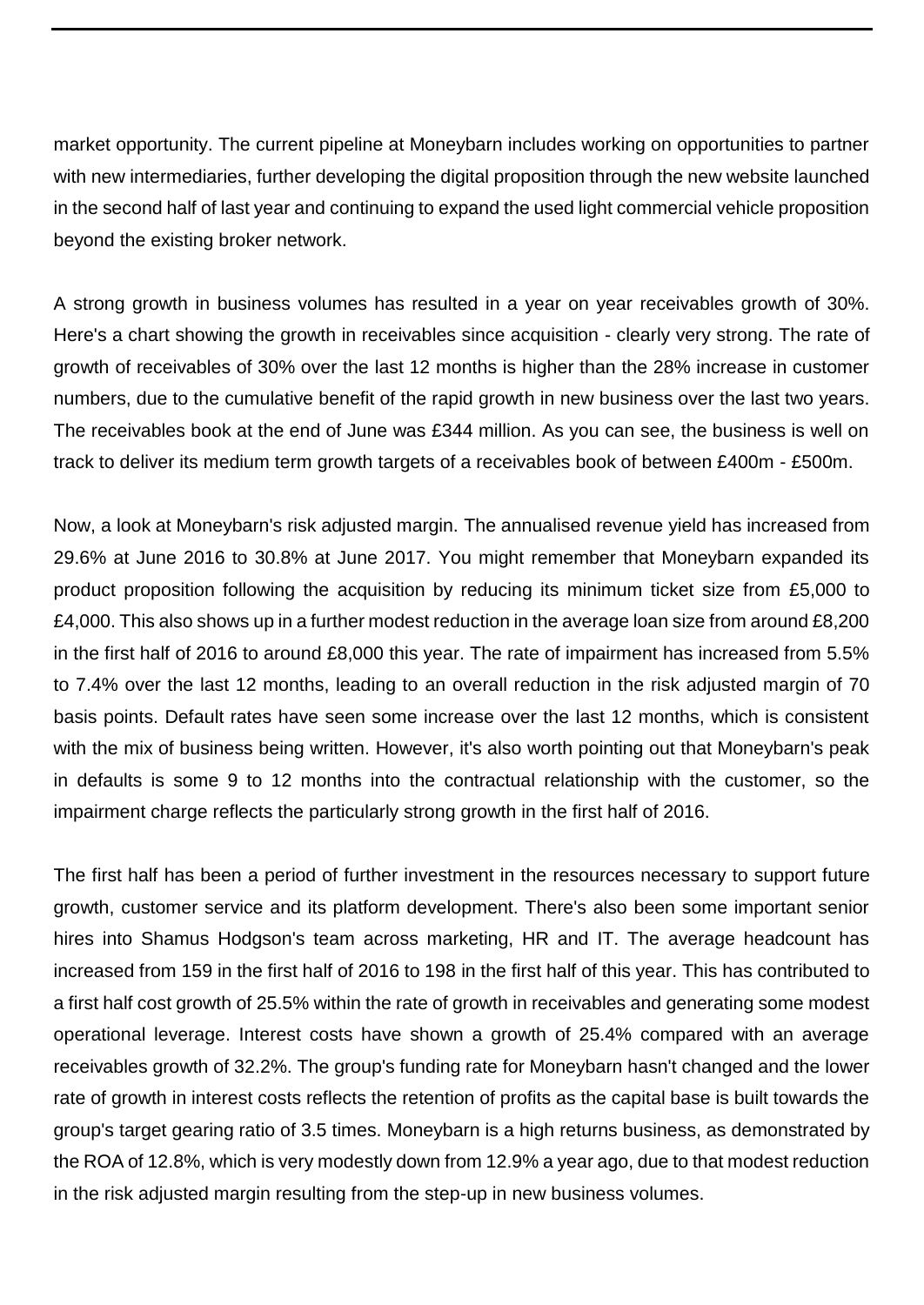Turning now to the balance sheet: goodwill £71.2 million, that arose on the acquisition of Moneybarn in August 2014 and, as you'd expect, it's remained unchanged. The intangible assets relates to the valuation of Moneybarn's broker relationships on acquisition, that's being amortised over ten years.

The group's receivables up 12.9% or approximately £265 million, strong growth to £2.3 billion and I've covered the moving parts on that.

The pension scheme accounting surplus of £85 million is up from £72m at the start of the year. This increase principally reflects a modest downward revision to mortality assumptions, based on latest mortality tables, together with the impact of an exceptional curtailment credit of £3.9 million, related to the employees made redundant as part of the change in the operating model within home credit.

The available for sale investment reflects Vanquis Bank's interest in Visa Inc, following Visa Inc's acquisition of Visa Europe in 2016. The movement in the fair value simply reflects Visa Inc's share price and movements in exchange rates. I'll return to debt and deposit funding shortly.

Net assets reduced to £731m due to the payment of the 2016 final dividend of around £133m and the impact of reduced profits in the first half. As a result the gearing ratio measured on the banking basis has increased from 2.3 times to 2.7 times and here is the gearing. You can see the historic stability of the group's gearing ratio. The result of consistently strong capital generation which funded the annual dividend and growth whilst operating within our target of 3.5 times. The increase from 2.3x to 2.7x through year on year in the first half reflects the combination of factors. Firstly, the organic receivables growth of £265m over the last twelve months has been funded at the group's target leverage ratio as you would expect of 3.5x. Secondly, capital generation has been adversely impacted by the reduction of home credit's profits together with the exceptional cost of £22m. And then, thirdly capital generation at Vanquis has been held back in the short term by the investment in securing medium term growth. Nonetheless gearing remains very well within our established appetite of up to 3.5x.

This table shows the portfolio of committed facilities at the 30th June. At the end of January the group entered into a new syndicated bank facility of £450m maturing in May 2020 which cancelled the existing facility of £350m. The syndicate continues to comprise the group's core relationship banks and the all in cost of funds is some 25 basis points lower than previously. The new facility has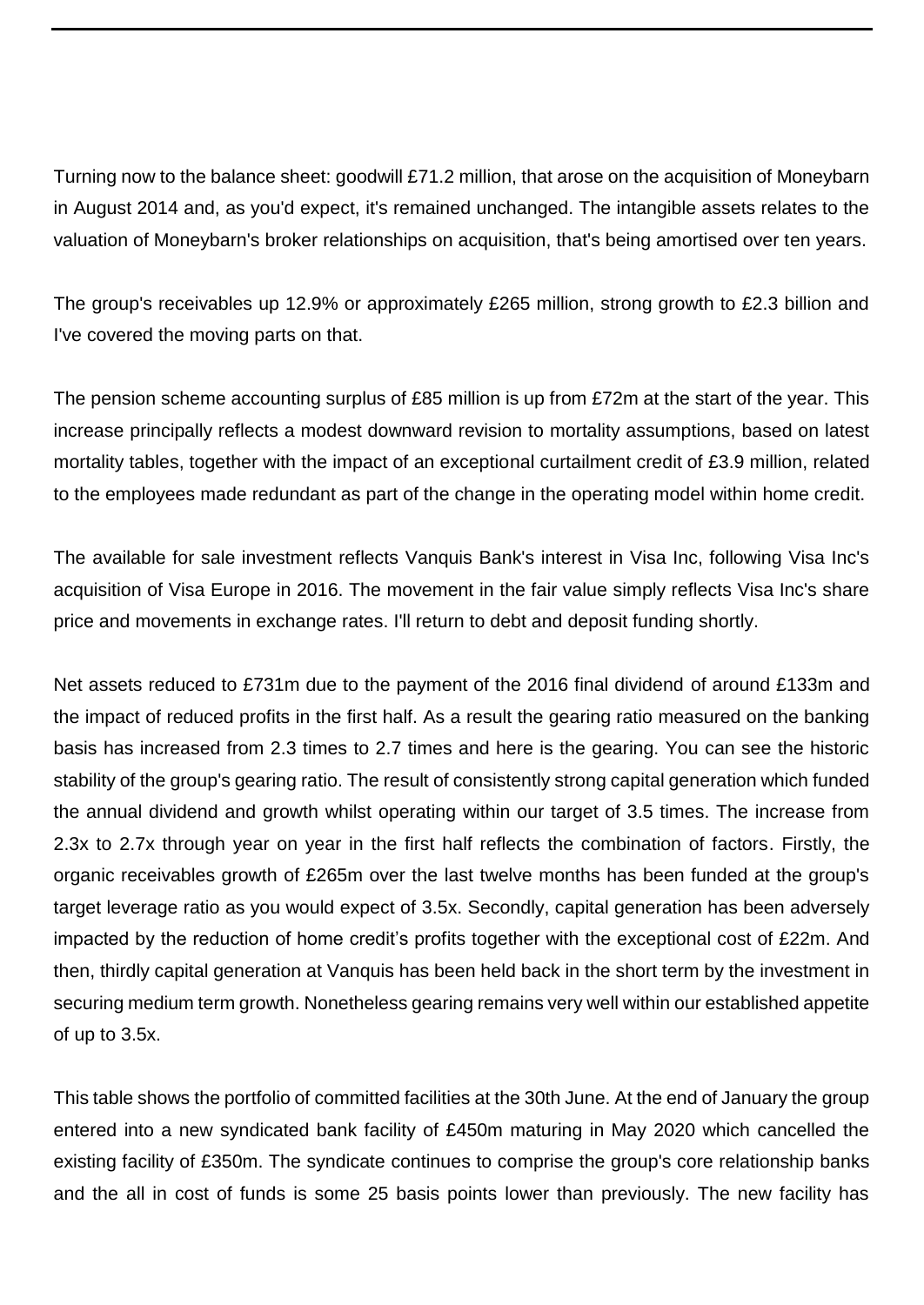consistent terms, conditions and financial covenants to the previous facility, other than the net worth covenants which have been recalibrated to reflect the increase in the group's net asset base over time.

Next segment is the heading covering medium term bonds, private placements totalling £620m. The reduction of £18m from the year end reflects the second instalment of £10m on the M&G term loan together with an £8m repayment of our Euro denominated loan notes. The third leg is retail deposits at Vanquis which provided £1.1bn of fixed term, fixed rate funding at the end of June which I'll come back to in a moment. So, following the renewal of the syndicated bank facility the group's total committed facilities at June 2017 were just over £2.1bn and headroom on these facilities was £204m. This headroom does not include the capacity to take additional retail deposits within Vanquis. If Vanquis were fully funded with retail deposits it would be in a position to repay the whole of its intercompany loan from Provident Financial which amounted to a £173m as at June 2017. That would augment the £204m of headroom available from committed facilities to provide aggregated funding capacity of £377m. That funding capacity together with the ability of Vanquis to take further deposits as it grows, as its receivables book grows is sufficient to meet contractual debt maturities and fund the expected growth of the business until the seasonal peak in trading at the end of 2018.

So, here's the maturity profile of debt. Maturities over the next two years include £120m in respect of the 2012 retail bond in October this year. Thereafter the most significant maturity is the £250m senior bond in the last quarter of 2019.

The average period to maturity of the group's bank and debt facilities is currently 2.7 years. I should point out, for those who haven't read it, that Fitch have confirmed no change to PFG's BBB stable investment grade rating following the trading update last month. Here's the profile of the Retail Deposits programme at Vanquis. Retail deposits of £1.1bn at the end of June representing 72% of the bank's receivables up from 56% a year earlier. Vanquis has been active in deposit taking through the first half of 2017 with inflows of £212m at very attractive rates. The maturity profile of inflows has been appropriately managed through pricing and our one year product is currently priced at 1.65% and the five year product at 2.5%.

The chart shows the analysis of the maturity profile of retail deposits and there are a couple of points to draw out here. First the average period to maturity of 2.3 years is in our target range and is supported by the mix of retail deposits of between one and five years in duration. The profile is appropriately matched to the cash flows from the receivables book. Secondly, the blended all in rate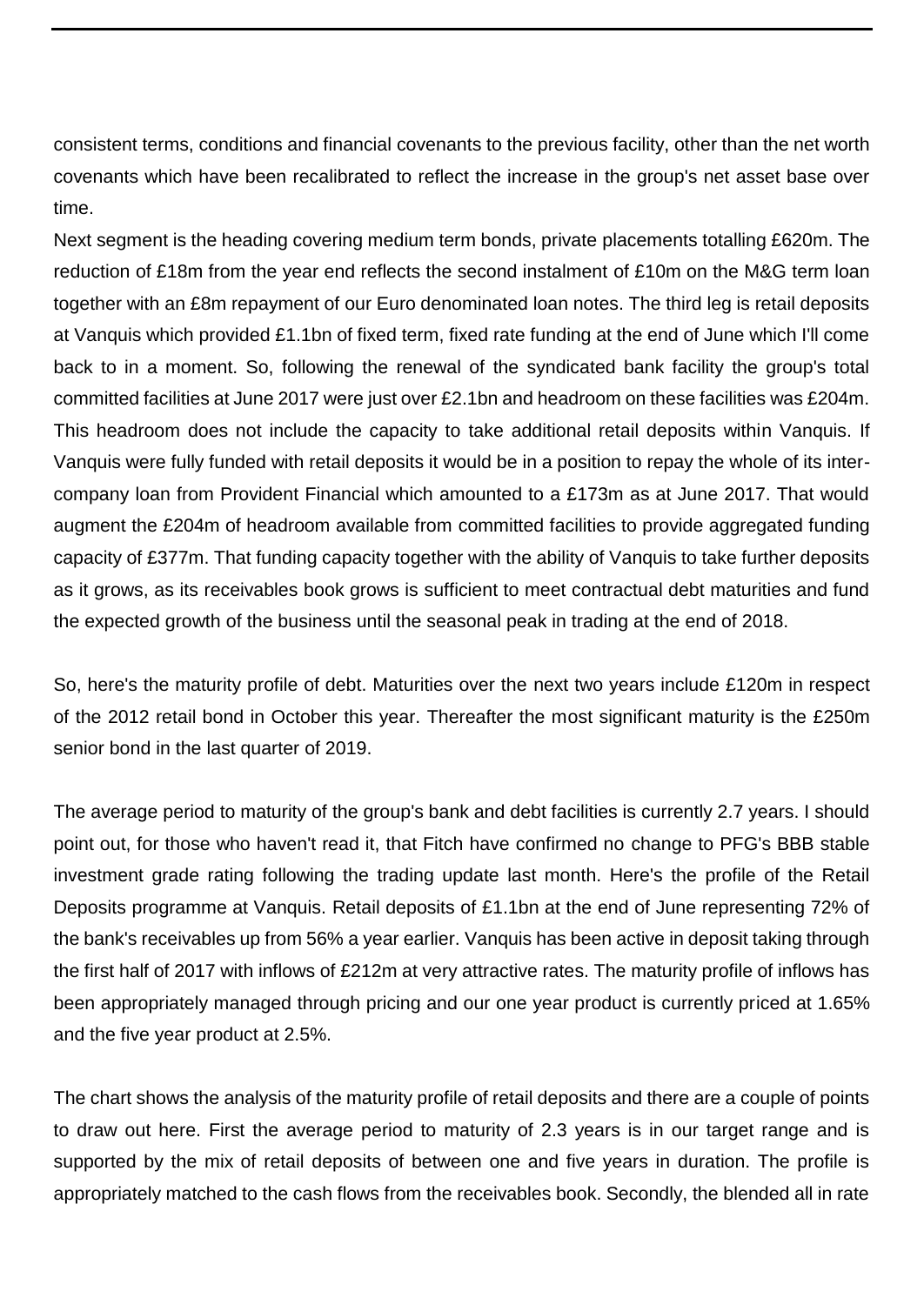of 2.4% which includes the drag if you like, from the liquid asset buffer is highly attractive, reflecting the protracted period of low interest rates in the UK. Most of you are familiar with the relationship between dividend policy gearing and the group's growth plans.

Our dividend policy is to maintain cover at 1.25x over time and our gearing target ratio is around 3.5x against a covenant of 5. Based on our medium term growth plan to retention of profits consistent with our current dividend cover leveraged 3.5x supports receivables growth of approximately £300m. As I discussed earlier, the 2017 interim dividend has been maintained at prior levels and as a result the annualised dividend cover has fallen to below 1.25 x in the near term, although it is covered by earnings.

Capital generation: The group has absorbed capital of £50m in the twelve months to 30th June. The capital generation of Vanquis has reduced by £34m over that twelve month period. £12m of the reduction relates to the cash consideration from the sale of Visa shares that took place in the first half of 2016 and is clearly not repeated. The remainder reflects additional capital of £12m to support stronger receivables growth and reduce profitability due to the increase investment of some £10m to support medium term growth. CCD's capital generation has fallen by £61m due to the reduction in home credit first half profits of £40m together with those exceptional costs of £22m associated to the migration to the new operating model. Moneybarn is generating sufficient capital to fund its own quite rapid growth and produce surplus capital of some £8m over the last twelve months. Overall therefore, capital generated of £147m in the last twelve months is lower than dividends in respect of the same period, due primarily to the disruption of the home during the home credit migration.

Finally, I should just mention that we are now well progressed with our evaluation interpretation of the technical aspects of IFRS9 and Gary is the subject matter expert. We are planning to hold a dedicated session for those who are interested in late September or October on that topic. Thank you very much. I will hand you back to Peter.

#### **Peter Crook, Group CEO**

Thanks Andrew. So, some concluding remarks. Firstly, regulation. There's a few topics to talk about here: transfer regulation to the FCA, so as you know Vanquis bank and Moneybarn are fully authorised by the FCA. CCD continues to operate under an interim permission. It's fair to say the FCA are closely scrutinising the design and implementation of our new operating model, so that is still an ongoing process. A lot of work has been done. But, we're not quite over the line yet obviously.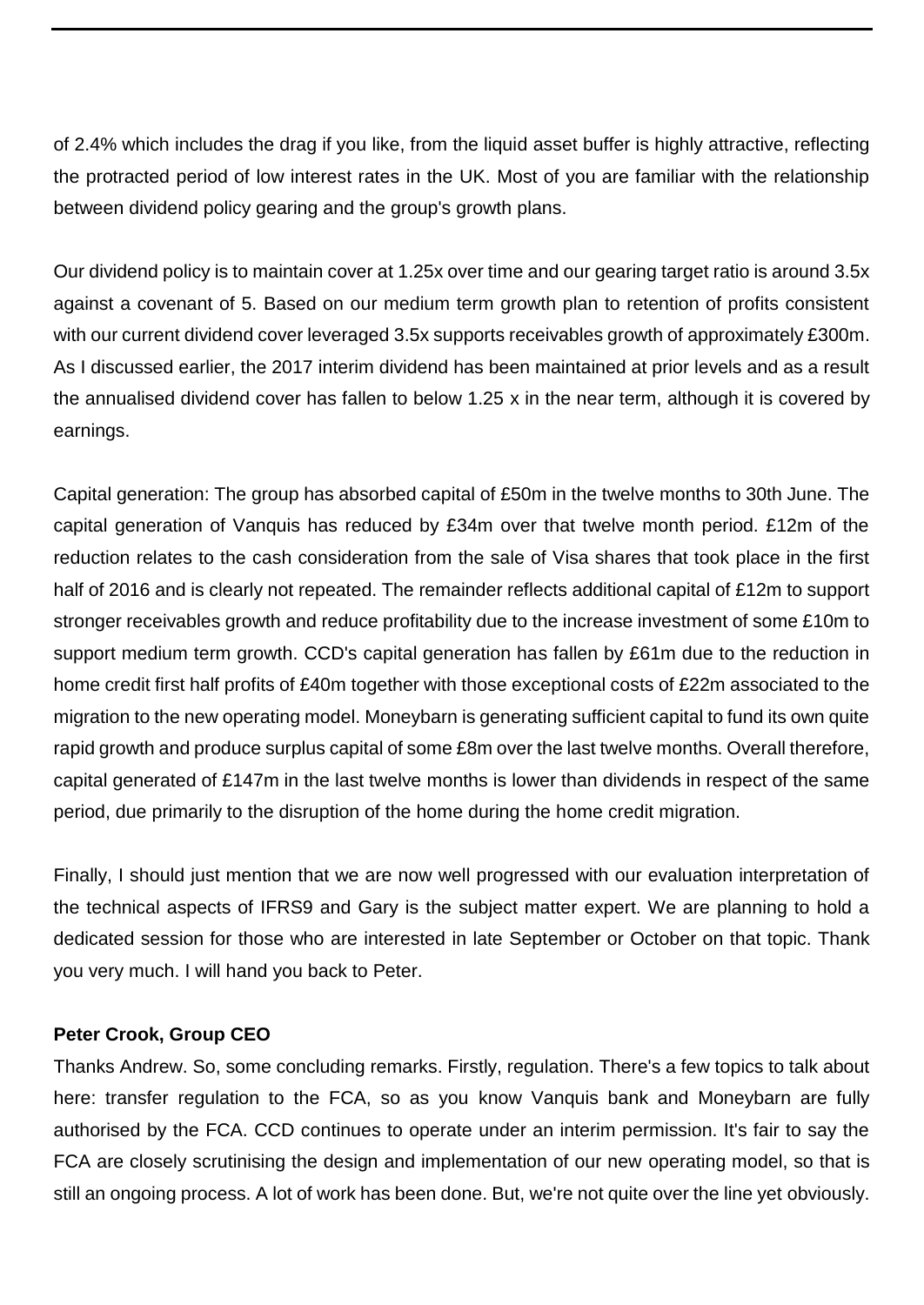Stating the obvious, the ongoing supervision regime from the FCA is a lot more exacting and intrusive than the old regime and that's true for everybody, not just for PFG.

The Credit Card Market Study, so this has been around for some time. We're down to really the final remedies where the FCA issued a consultation paper on proposals and guidance to address persistent credit card debt. That consultation closed on the 3rd July so we are waiting for the FCA's final proposals which are due in the second half of this year.

Moving on. There's also an FCA review of high cost credits. Now this is primarily focussed on the review of the interest rate cap that was applied to payday lending in January 2015, so the FCA has been due to review that cap after two years. It's also fair to say that they've picked up responsibility for unauthorised overdrafts. You will remember from the CMA's review of personal current accounts there were issues arising from the pricing on unauthorised overdrafts so that's been rolled into this review and quite naturally the scope of it has been broadened to look at other forms of higher cost credit. There's been nothing out of this review so far. We're expecting a statement of findings from the FCA some time during Q3 which we're obviously now some way into.

Finally, just worth mentioning there is an FCA consultation out on staff incentives, remuneration and performance management. This is consultation paper CP17/20. So, what they're saying here is they're seeking to put a requirement on firms to detect and manage risk. So they're not prescribing any particular approaches as required or equally as outlawed. They're placing the onus on firms very much to manage the risks arising. This is for consumer credit firms. So Vanquis is already subject to remuneration requirements as a PRA authorised and regulated bank. This really is about CCD and Moneybarn. It's quite an interesting paper if you read the appendices, there's lots of examples of good and bad practice in their eyes. So clearly if you're in a place with bad practice you're going to have to have some seriously good mitigation of the risks around that. It's well worth a read. You'll recognise some of the bad practice in there. I'm pleased to say the new home credit model has fundamentally changed the approach to incentives and remuneration and I think we're in a good place to comply with the requirements arising from that paper.

So, let's move onto the final slide, the outlook. So let's focus on three of our business: Vanquis Bank, Moneybarn and Satsuma, all continuing to experience strong demand from the combination of products innovation and enhanced distribution and against credit standards which are unchanged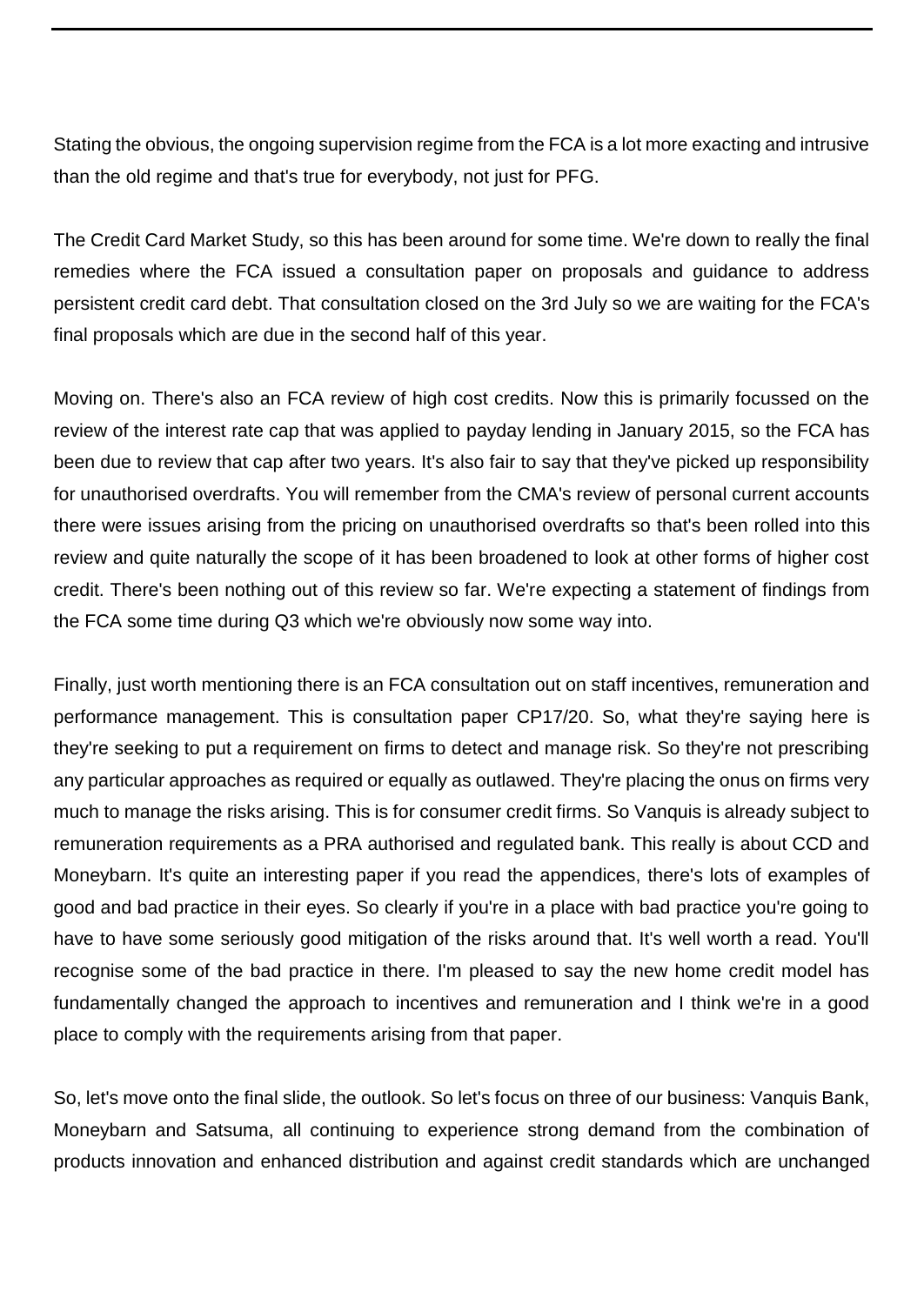and remain very tight. So those three businesses very much trading in line with current market expectations and therefore well set to deliver profitable growth through the remainder of 2017.

In home credit we've cut over to the new operating model. That was launched at the end of the first week in July and obviously through Q3 there's a very strong focus on bedding down the new model and on getting collections activity back on track during the third quarter of the year. So it's early days yet. But, we anticipated it would take the duration of Q3 to bed things down when we produced our guidance for the year so we're into that process. If we take a step back, the strategic rationale for the new model in home credit remains very, very, strong and we expect to drive significant benefits out of this model once trading has normalised again. Just worth commenting on in that business, demand and customer confidence remain unchanged. And the business is very much resourced to get on with and normalise performance ahead of the peak training period through the latter part of November and December. So, with all that in mind full year guidance for CCD remains at £60m or so of PBT.

Just a final word on credit. A lot of noise out there around the credit cycle cracking or turning. I must say we've not observed any changes in customer behaviour in terms of demand for credit, utilisation of credit lines or credit quality in terms of performance - operational issues in home collected credit aside. But I would say we remain very vigilant as to the quality of our loan book and won't hesitate to tighten credit if we need to. We're keeping a very careful eye on what's happening out there, but for now things are reasonably stable. So that concludes today's presentation. I'm going to go and sit back down here so the camera can point at myself and Andrew. There will be a microphone coming round if you can put your hand up if you want to ask a question and say your name and your firm that would be appreciated. Thank you.

# **Toni Dang: Barclays**

Hi, good morning, Toni Dang from Barclays. Three questions if I may: the first one is that you mentioned Chrome is making a significant contribution to new customer acquisition at Vanquis could you detail how much of the 243,000 it was? Second question is on home credit: what reassurance can you give that the collections performance bounces back to where it was before now that you have all of your CAMs and CEMs in place? Were all the full time agents that you've now employed, did they come from the pool of part-time agents and if not what jobs did they do before and how do you know that they will be as good as collections as the previous employees? My third question is on Moneybarn: could you give us just a description of the demand and supply and credit performance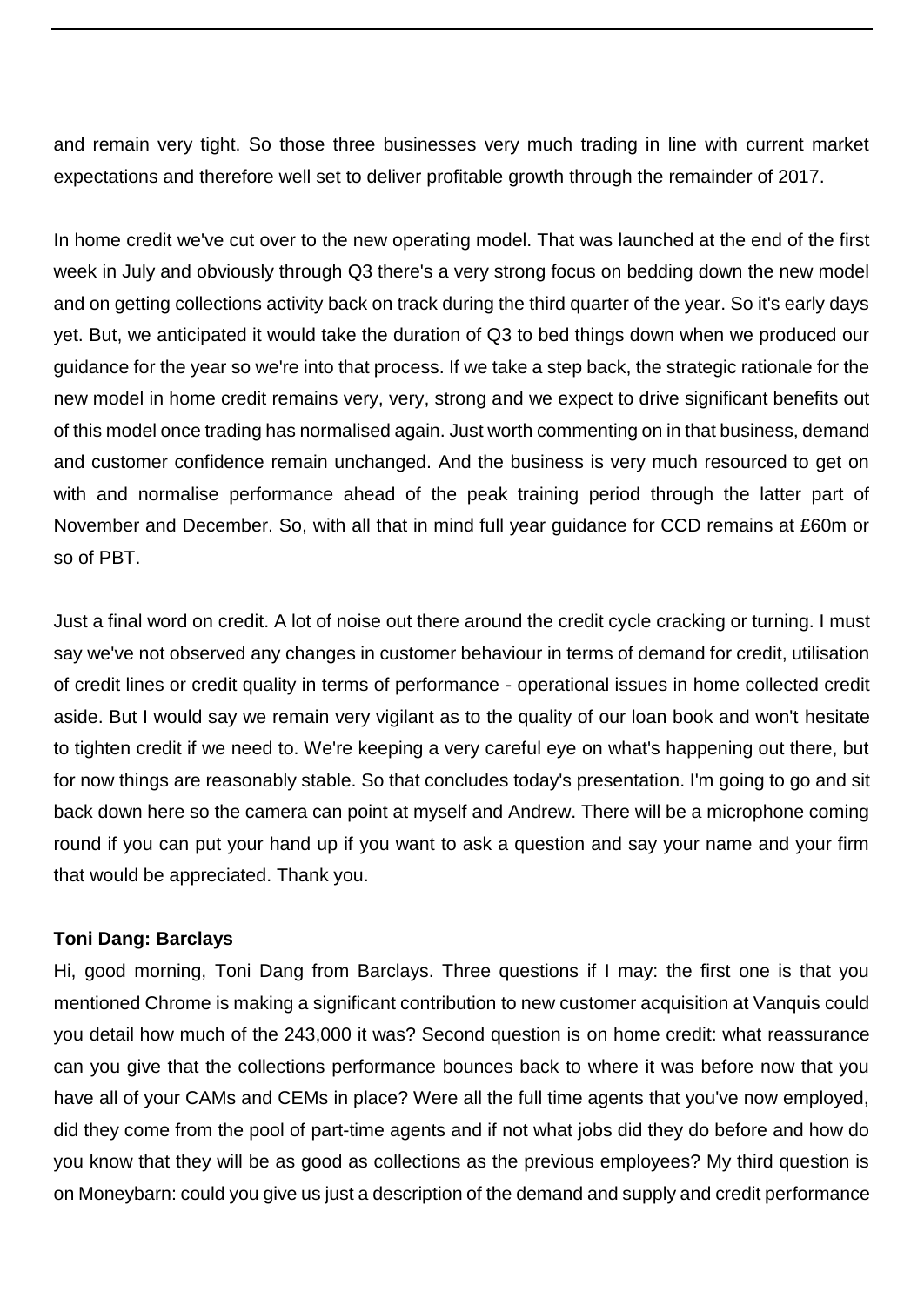in the operating segment that you are in at the moment in the non-standard car finance. Also, on the increase default rate, what is your expectations for the second half? Thank you.

## **Peter Crook, Group CEO**

OK I'll answer the home credit one first if that's alright, then perhaps Andrew will comment on Chrome and Moneybarn. So in home collected credit we are two weeks into our new operating model. We've had some teething troubles. I'll give you a bit of colour. So for some of our customers, the agent when they've been round and collected historically has not put the collections into their App when they've been on the doorstep, they've put them in afterwards when they may have been down at Starbucks or back home at the kitchen table. So, we've had a few customers where we've not had the right preferences in terms of customer calling time, etc, because the time and date stamp from the collections data over the last twelve months or so has not been accurate for everybody. But, that's the sort of glitches we're dealing with and sort of things you get over with a few weeks we've had a few people where the holidays haven't fed in from the HR system into the routine scheduling so we've scheduled work for some people who weren't at work that day. So it's the usual kind of teething troubles that you'd expect. Putting all that aside, we're fully resourced and we're well on track to make inroads into the collections shortfall that we've had and to normalize the performance. But after a couple of weeks in it's hard to give you a lot more colour than that, other than to say obviously we have reaffirmed the guidance on the profitability for this business. So, you should take comfort that we expect to fully recover during Q3 which was our plan and then serve customers with credit, obviously through the busy period.

In terms of the make-up of our workforce around two thirds or so are former agents. There's also some Development Managers within the CEM population. Their role is typically serving customer who are in order or in mild stages of arrears. We also have 160 Customer Account Managers who are almost all previous employees rather than agents, whose job is to manage mid and late stage arrears. So those are fully experienced and resourced. Where we've hired new people who have not worked for us previously, some are agents who've come from the competition. Some are customer facing people who've worked in businesses serving a similar demographic perhaps the rent to own sector, pawn broking, sort of things, some were out of retail. I'm very happy with the make-up of the new work force and with ability and skills to do the job. It's interesting actually if you look at the former agent reports again along with our sort of first few weeks of bedding down, we've had a few ex agents who have not realised that they're employees and they have to download their work schedule. Their mind set is not quite adjusted yet. So, again, it's all part of bedding down the model through Q3, but we are well on the way to doing that and remain confident about the guidance that we've provided.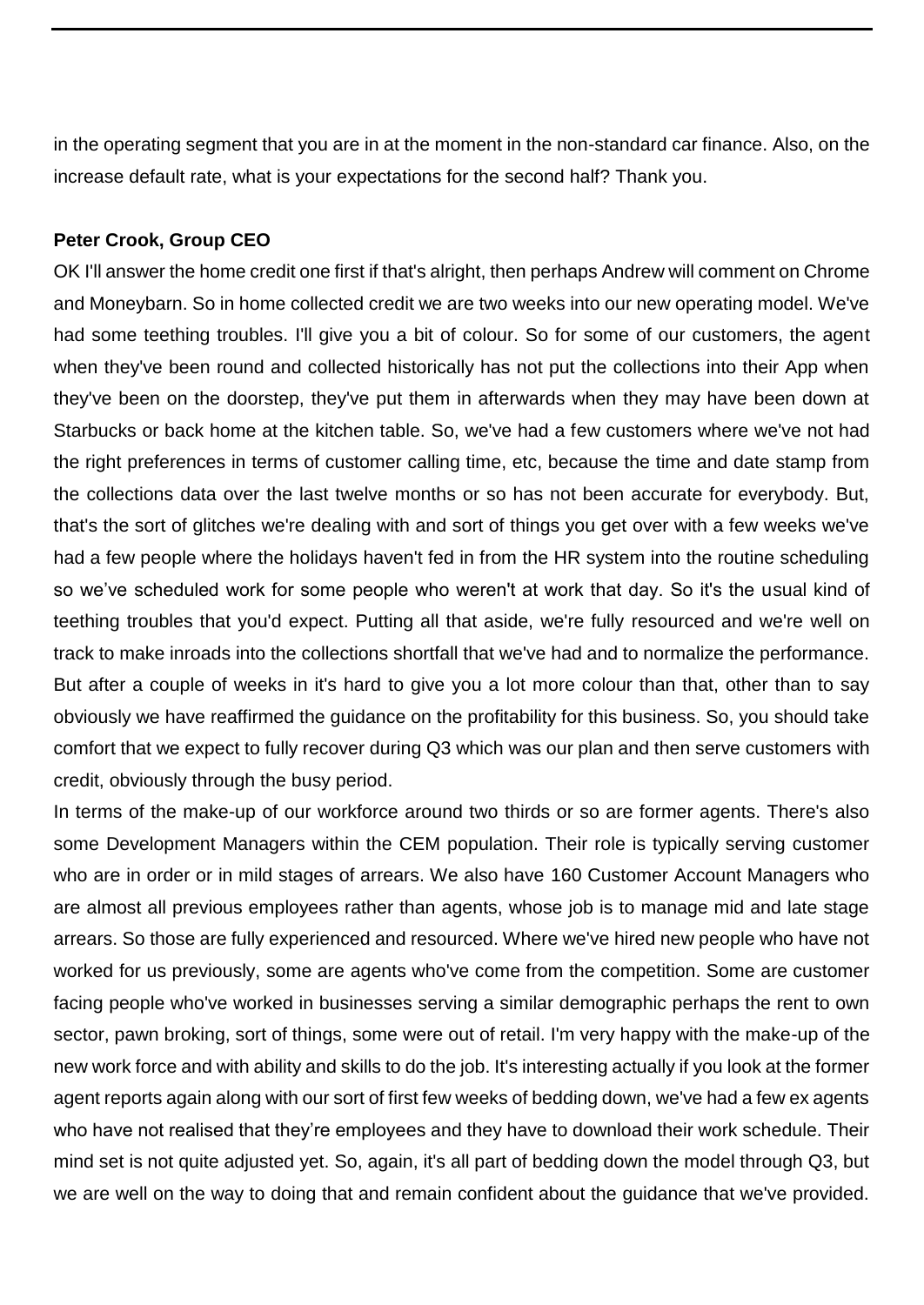It was a fairly full answer but I appreciate you'd like as much colour as we can give. Andrew, do you want to talk about Chrome and Moneybarn?

# **Andrew Fisher, Group CFO**

It will be a disappointingly short answer on Chrome: you will appreciate by extending into that near prime segment we are in a slightly more competitive segment of the market. Breaking down precisely what we're booking there is not something that we'd choose to disclose if that's okay with you. I mean what I would say is Chrome isn't the most significant contributor to the growth of the business you're seeing - it's across the board. The other thing to bear in mind about chrome is what you're really doing if you think from a marketing point of view you're extending the product proposition and therefore you're capturing a greater funnel of customers. Not all of those are eligible or have sufficient credit status to be served with a Chrome product. By extending the product range you can see we're developing opportunities to further develop sales of other cards in the adjacent risk segment as well. So there's a sort of halo effect from having Chrome out there as well. It's quite complex actually when you start to analyse it.

You asked the question about Moneybarn which I think was partly about default rates, partly about demand and supply. This is predominantly it's an underserved market currently. The Moneybarn product is an attractive product from a customer point of view when you set it against other forms of credit such as unsecured credit because it's cheaper, clearly because there's recourse to the vehicle, so it's a logical choice and one which is attractive to customers. It's a question of getting the product in front of those customers. Moneybarn is in a competitive market; it has nine or ten, reasonable competitors. And that's why primacy backed by the group's funding and investment in the platform, investment in people, investment in customer service is so important. It's grabbing a greater share of that market opportunity because of that primacy through the broker channel. And that's obviously before we start to talk about the medium term opportunities to develop the B to C business. In terms of the default rates – to reiterate what I said - it is up a little, but a lot of that is just down to mix. The fact that we're writing a mix of business where the average ticket sizes has come down a little bit, progressively over time. So that's nothing new. It's just a continuation of what we've seen since we extended the product range to down to a ticket size of £4,000. And then the other thing in there is the volume of new business that we wrote in 2016. You know when you get a step up in new volume, you see it in Vanquis, you see it in all of our businesses. You see it in other businesses, then clearly there is a period when you go through your experience in early default and if you're writing increasing volumes of business you'd expect quite naturally to see some increase in the default rate. So we've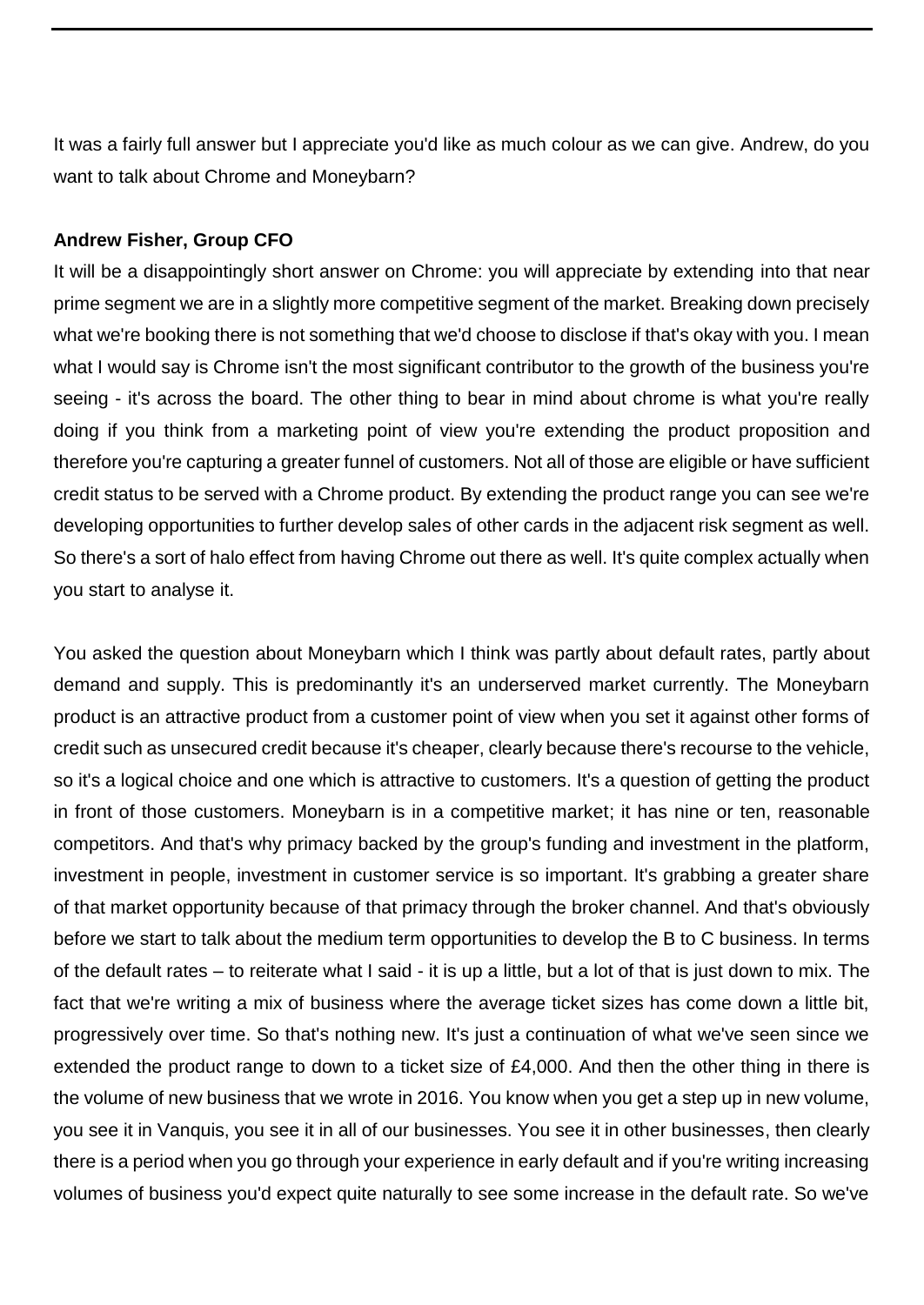seen a bit of that through the first half of 2017. In terms of where all that's going, we'd expect to see no deterioration as we're moving it through that period where we've been feeling that impact of growth. And the mix of the business is pretty consistent.

### **Portia Patel: Liberum**

Morning, Portia Patel from Liberum. I've got three questions please regarding home credit. The first is I understand that the focus will be on collections during Q3, but can you give us an idea about the quantum of credit issued during May, June and July and what you expect it to be during Q3? The second is how many agents and customers do you estimate you've lost to competitors? And the third is on your guidance you've reiterated £60m PBT for this year, but are you reiterating the £100m for next year? Thank you.

# **Peter Crook, Group CEO**

OK, I'll let Andrew talk to the sales point.

## **Andrew Fisher, Group CFO**

So we had about a 35% reduction in credit issued during the first half of the year, most of which occurred in back end of April through to the end of the half year. It was purely a function of the level of disengagement which went on for a relatively protracted period. And the reduction in sales penetration associated with that disengagement i.e. the average penetration per week of sales into the existing customer base. Through the Q3 the dynamics are completely different because clearly it's a question of where we choose to allocate our resource because that's directly under our control now within the new model. I guess the message is that we're choosing quite, as you'd naturally expect, to focus that resource on arrears and collections.

Therefore hence the comment about there will be some further softness. It's through the seasonally quiet period. Anyhow the critical thing here is getting the business back to a normalised level of performance which we fully expect to do during the third quarter, so that we're in a position to reserve customers during the busy period when our customers typically want credit in the run up to Christmas. The other thing just to emphasise again is that the £60m of guidance absolutely anticipated that the Q3 would be a period where we saw some further sales softness and we'd be focussing on collections because we're obviously very conscious of the need to do that work through the third quarter when we put out the trading update on the  $20<sup>th</sup>$  June.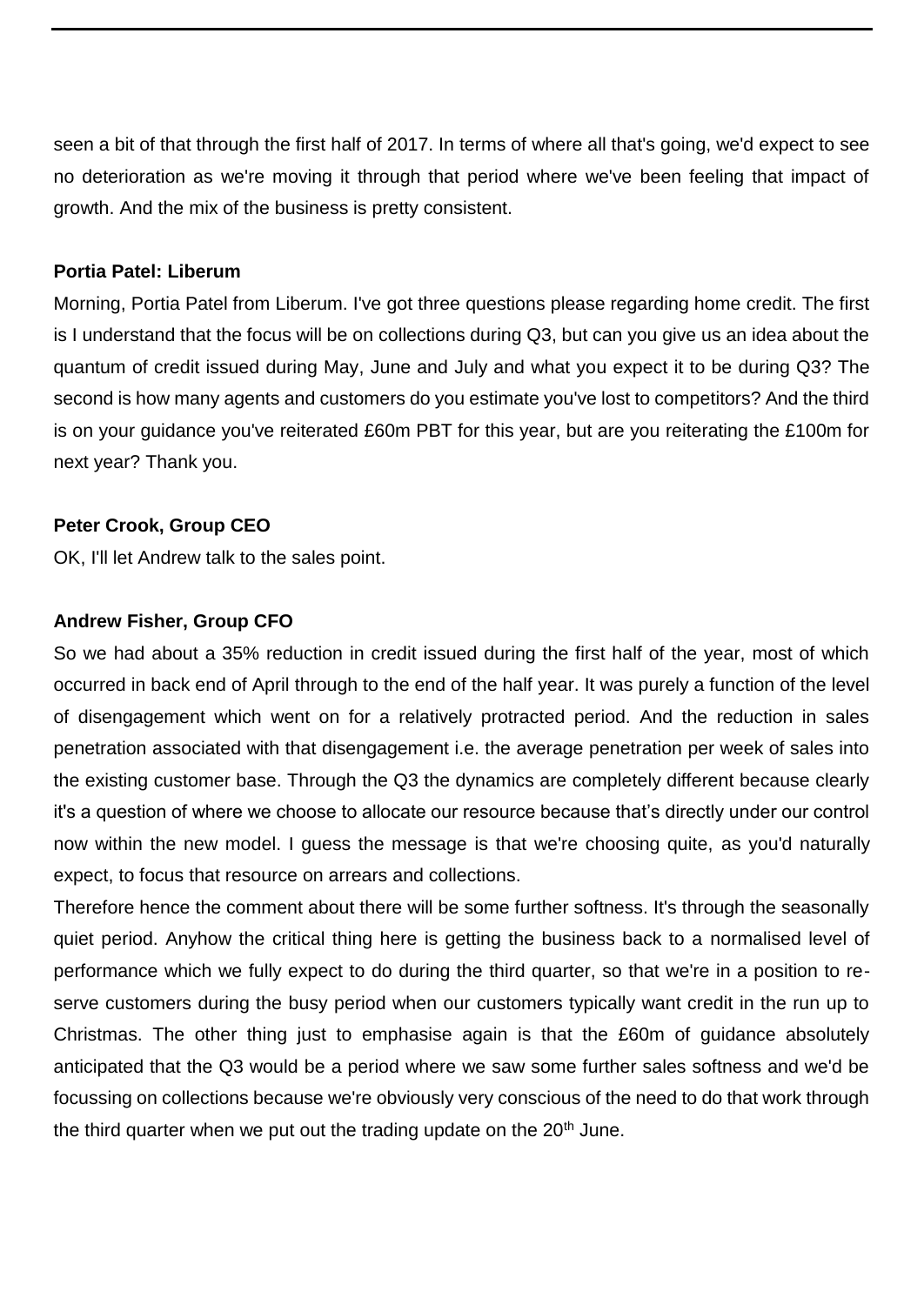### **Peter Crook, Group CEO**

In terms of competition I estimate we've lost somewhere between 200-250 agents to the competition. It's a difficult one to quantify precisely as we don't know where they've gone once they've left us, but that's about five percent so it's broadly what we expected. I would say also we've hired some agents from the competition. Don't forget there's been traffic the other way which I'm not going to quantify. Our employment proposition is very strong. If you come and work for us you have a good basic salary, you've got some variable pay on top, you've got sick pay, holiday pay, you've got all the rights of being an employee. Our experience is it pulls pretty strongly in the market actually versus working in the gig economy - self employed, no sick pay, no holiday pay. If you're not out there collecting then you don't earn. So I think our proposition is actually pretty strong. We're obviously in a slightly different world from our competition in that we've got far more sophisticated credit and analytics yet the agents judgement about making the credit decisions is largely about spotting when to say no. It's not really about saying yes anymore as our tools are better than we have historically seen with agents before. In terms of number of customers lost probably in proportion to the number of agents that we've lost, I must say there are rules in place around re-travelling as it's called. So, you're not allowed to poach customers within six months. We've seen one or two smaller instances of that and we've pursued the appropriate remedies. In terms of the guidance for 2018, we haven't issued any guidance for any of our other businesses today, but you should assume with 2017 remaining unchanged that £60m PBT that the £100m PBT for 2018 is still our best view.

# **Justin Bates, Liberum**

Justin Bates at Liberum. Just a couple of questions if I may: First on CCD and then Vanquis. Can I just go back to Slide 20 on the collections and just cover off that point and just so I'm clear: are you saying your guidance is that you will get the collections in both agency not vacant and vacant back to zero year on year? And, if you could just clarify whether or not there have been a further deterioration in those two lines in July? Just onto changing tack onto Vanquis, could you just tell us what percentage of the customer base is just paying a minimum monthly repayment? Just remind me on the loan growth strategy, what qualifies a customer to receive an increase in their credit line? Thank you.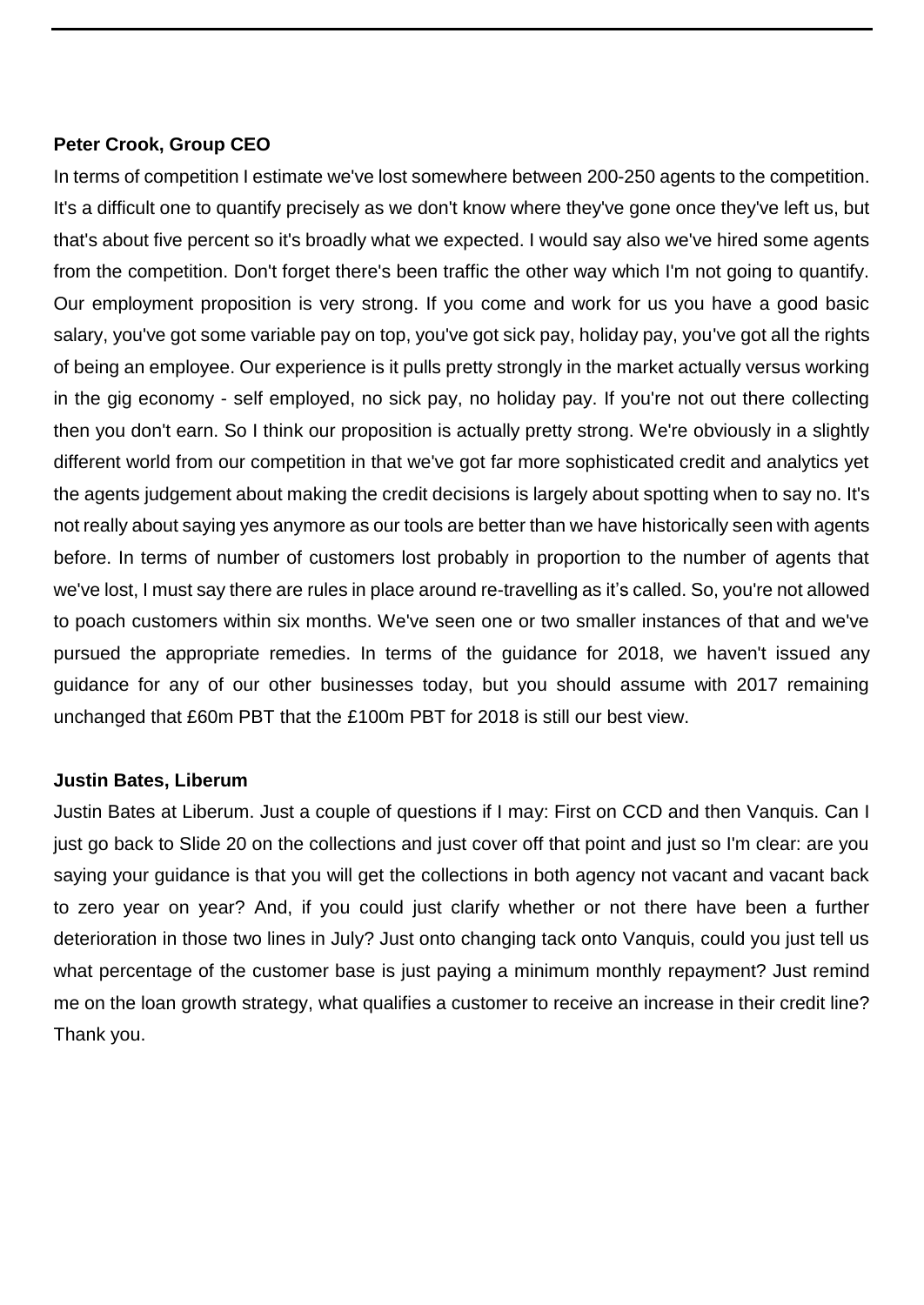#### **Andrew Fisher, Group CFO**

I'll do the back to zero one. So, the plan through Q3 is really to restore the collections performance back to zero, back to parity if you like with the previous year and we expect to see benefits from the new business model from thereon in. That's the task and that's the reason for the focus on collections and the focus on arrears through Q3 and that's the task. I'm not going to comment on July, we're two weeks into a crossover into the new business model. It's not terribly relevant, but what is relevant is that we've crossed over successfully, we're fully resourced and we're on the case and expect to execute through Q3 as we indicated in a manner that's consistent with the guidance that we provided.

### **Peter Crook, Group CEO**

Vanquis minimum payers, I don't have their numbers to hand but I expect it's somewhere round 15% mark, give or take. Probably fewer if you look at those who persistently haven't been paid over an eighteen month period or so. In terms of where we go with the persistent credit card debt and the FCA's thinking, we will be introducing a recommended repayment which we will nudge customers towards which is ahead of the minimum that we've set. We'd expect a number of customers to take up that option. We've got a great re-designed credit card statement in the pipeline which will give customers a lot more transparency around how quickly it takes to repay their debt at different rates of payment. I think we're well set up to deal with what the FCA's got in hand. In terms of the CLI criteria, I'm afraid there isn't a policy rule or any simple way to describe that. I mean it is a complicated, sophisticated model looking at all aspects of the customer behaviour, their usage of the credit line, how they're using it, whether they're using it as cash or purchases. So it re-scores customers with credit bureau data every month, so if we can see the customer's credit standing changing externally, even though they're performing well with us that's an input as well. So, it's the fullest data set we have on our customers. Probably the single biggest variable in all of that is the customers propensity to use the credit line - so paramount we only give people credit firstly who are obviously good for it, but equally those who are going to use it because credit line sat out there which is unutilised is just really a contingent liability. If you give a customer a line which isn't used and it sits there unused then when it is drawn down, it tends to be because the customers perhaps feeling some stress. We only give lines to people who we predict who are going to use it and indeed we can take it away from those who aren't using it.

#### **Peter Crook, Group CEO**

Just looking for any more questions. I know we are about running to time. We're due to finish. One over here.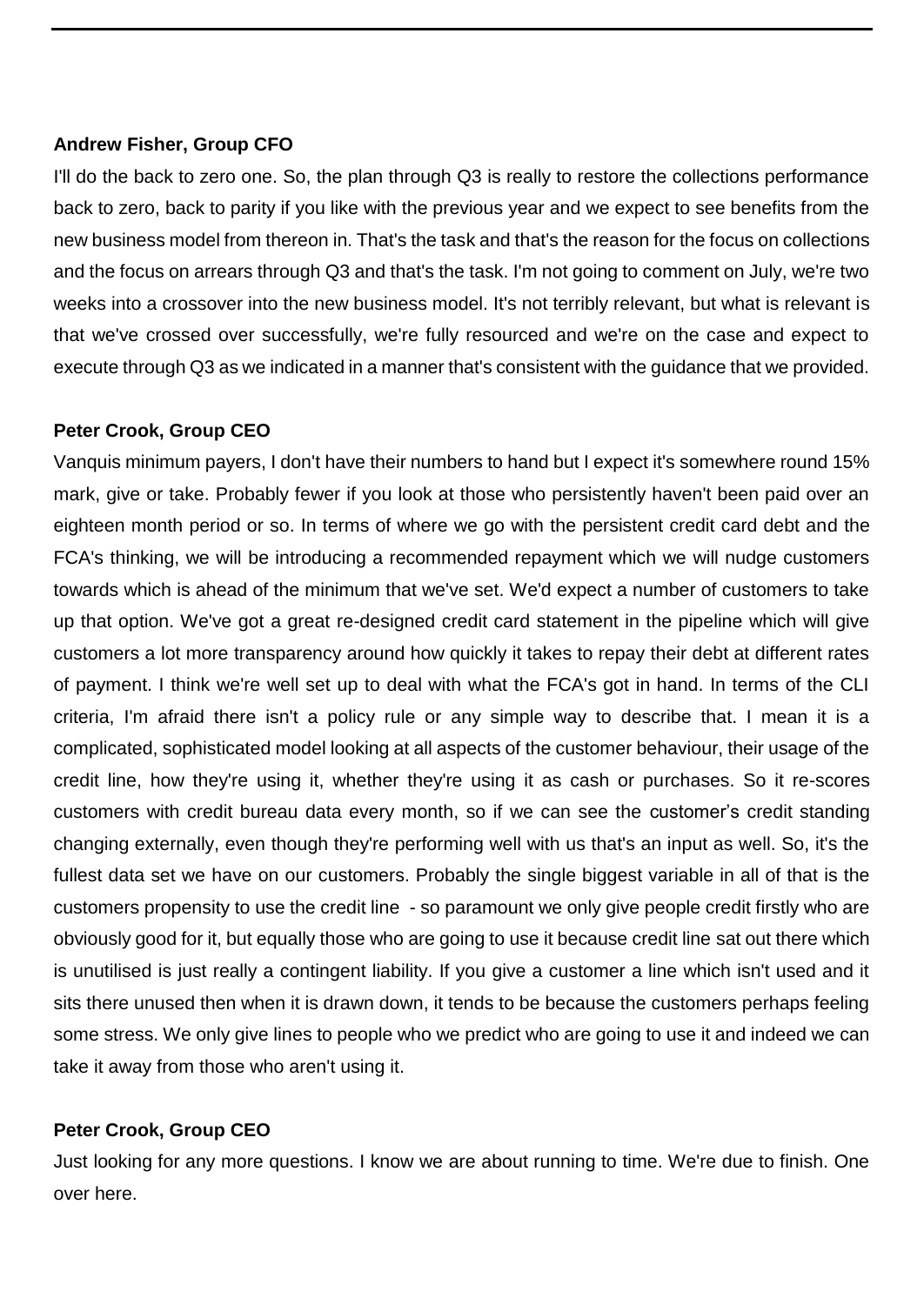#### **Mark Thomas: Harman & Co**

Mark Thomas at Hardman: just in terms of having more of these opportunities to be able to test whether you can pass without affecting your credit score, how does that then impact on your assessment using monthly credit references agencies?

## **Peter Crook, Group CEO**

Are you talking about the express credit check facility within Vanquis?

### **Mark Thomas: Harman & Co**

I mean market wide. There seems to be more and more opportunities where you can test whether you're going to get a loan. And it says this isn't going to hit your credit score so does that not undermine your actual credit scoring?

# **Peter Crook, Group CEO**

No, because we don't use that credit footprint of people who have applied for credit previously. We don't reference that within our decisioning. So that's a variable which has had declining value for that very reason. I do think it's the right thing to do from a customer standpoint though. The FCA believe that if you've applied for credit and you're turned down and your score is impacted. It's unfair and I have to say I agree with them. Because you never defaulted, you never went into arrears, you never actually got the product and your credit scores been damaged. That doesn't seem fair at all, so I think what we're doing is the right thing, certainly from a customers' standpoint and it's not a variable that we really reference. Historically if customers apply for a lot of credit and left a lot of footprints on their file you know it says that they're being turned down a lot. But, you know, that's par for the course for our customers, we know most of them have been declined by mainstream credit card issuers so it's not really an issue and I think it is doing the right thing for customers.

#### **Mark Thomas: Harman & Co**

One final question. I'm sure you're quite bored of it in terms of CCD guidance: it looks from that slide that the trend was deteriorating all the way through to June. You should get some recovery if you do focus on collections in terms of actual impairments. So for the £20m in the second half could you give an indication of what's gross new impairments and what recovery rate you would be assuming?